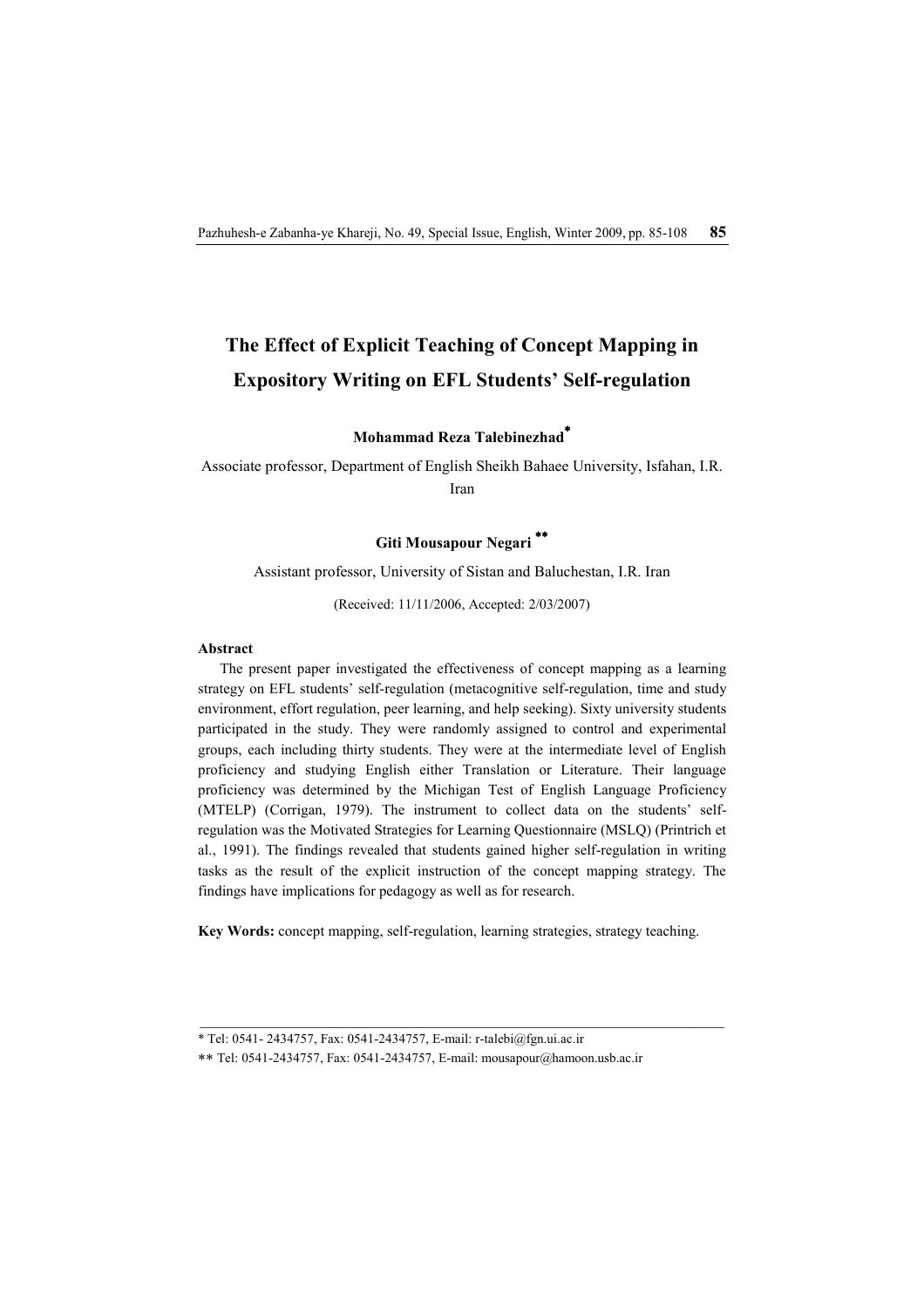#### **1. Introduction**

Writing is a very complex process in which numerous cognitive and metacognitive activities take place, for instance, brainstorming, planning, outlining, organizing, drafting, revising, and so on. Cognitive aspects have received particular attention, as investigators have attempted to understand the thought processes underlying the compositions of students (Flower & Hayes, 1981). Learning to write is difficult especially for those writing in a second or foreign language in academic contexts. As Bereiter and Scardamalia (1987: 12) stated by putting together concepts and solving problems, the writer engages in "a two-way interaction between continuously developing knowledge and continuously developing text". There is a sufficient body of research that confirms the positive effect of concept mapping in the students' writing tasks in academic contexts. Smith (1987) found concept mapping a worthwhile heuristic for helping experts make their own understanding more evident to learners and for helping learners better understand the structure of knowledge. The process of drawing a map not only demands active involvement of the learner in the learning process but also sheds light on their understanding of a specific learning area. Writing also requires extensive self-regulation and attention control (Graham & Harris, 2000). For skilled writers, writing is a flexible, goaldirected activity that is scaffolded by a rich knowledge of cognitive processes and strategies for planning, text production, and revision. In fact skilled writers engage in purposeful and active self-direction of theses processes and strategies (Harris et al., 1998). A study by O'Malley and Chamot (1990) suggested that successful L2/FL learners are aware of the learning strategies they use and why they use them. The matter of interest in this paper is to investigate the effect of the explicit teaching of the concept mapping strategy in one cognitive aspect of writing, namely selfregulation. The question is whether English language teachers can help students improve their self-control and attention in writing by the explicit instruction of learning strategies like concept mapping.

The aim of the present study is to find out the effect of the explicit instruction of concept mapping strategy in writing tasks on EFL learners' self-regulation.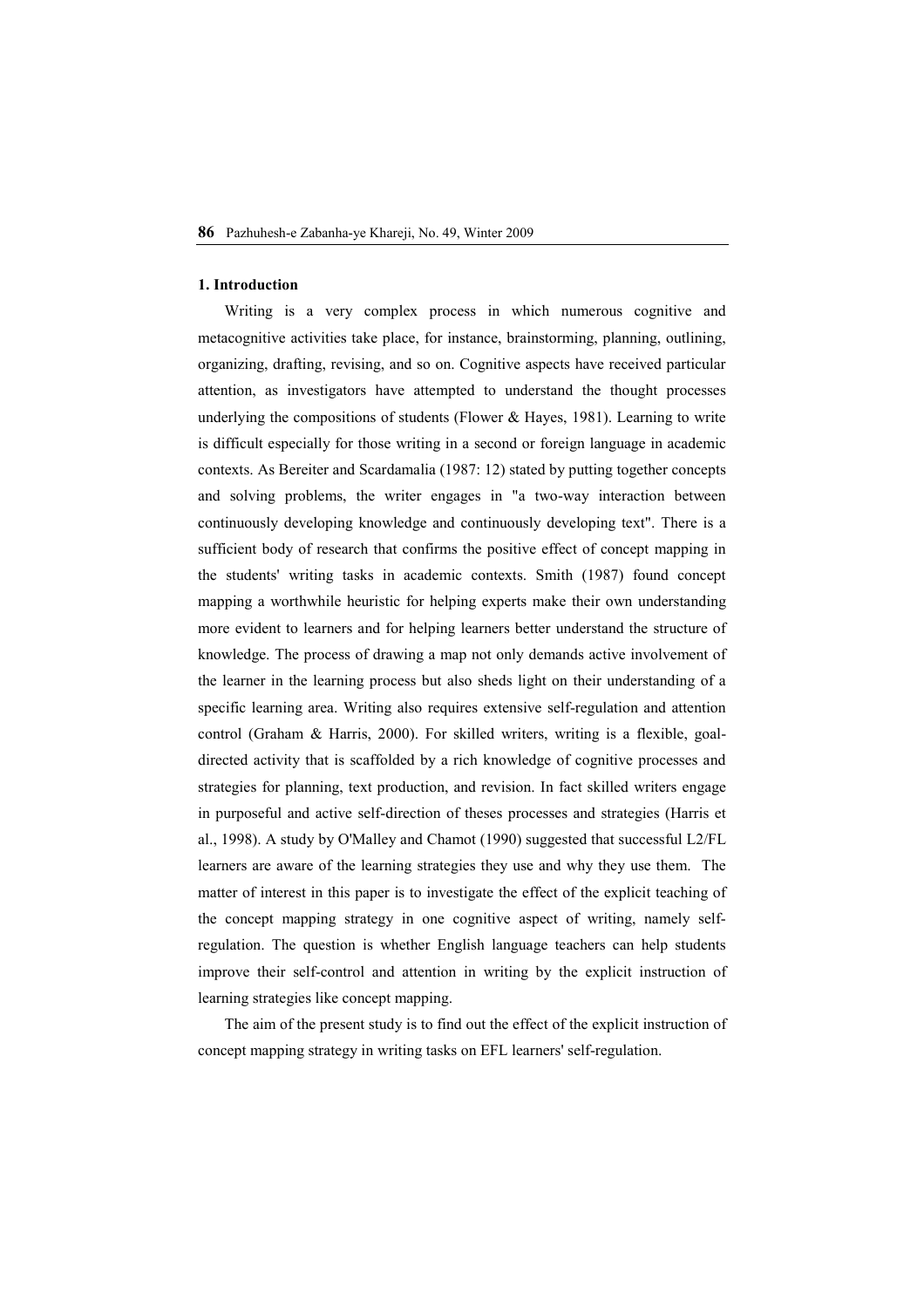## **2. Literature review**

Historically, researchers in the field of composition have focused on the processes in which writers engage as they compose a text (Hairston, 1990). Beach (1989) suggested that students' self-perceptions of their own writing competence offer a particularly promising avenue of research for informing writing instruction.

Flower and Hayes (1980: 40) conceptualized writing as a "strategic action where writers employ strategies to juggle with the constraints of composing". They stated that composing strategies are decisions taken to cope with the problems (both linguistic and rhetorical) posed by the writing task as perceived by the writers. Hays and Flower (1980) presented a model of skilled writers in which cognitive processes formed a major component. These included three basic processes: planning what to say and how to say it; translating plans into written text; and reviewing to improve existing text. Planning, in turn, was composed of three ingredients: setting goals, generating ideas, and organizing ideas into a writing plan; whereas reviewing included reading and editing text. The execution of these cognitive processes was thought to be under the writer's direct control, and it was proposed that virtually any subprocess could interrupt or incorporate any other subprocess.

Literature reports on the benefits of concept mapping for organizing information, assessing in learning, comprehension of particularly complex communications, refining literacy framework, and successful understanding of the text (Ruddell & Boyle, 1989). A concept map, as a learning strategy, is defined as a visual representation of an individual's knowledge structure on a particular topic as constructed by the individual (Zimmaro & Cawley, 1998). Concept maps represent the relationships among concepts (Novak, 1981). With the visual representation of key words, students can identify main issues of a text and organize these key issues in a meaningful way. There is ample evidence for the effectiveness of the use of concept mapping strategy in writing tasks. Research reports that concept mapping has positive effects on academic writing (Zipprich, 1995; Peresich, Meadows, & Sinatra, 1990). Strategies such as concept mapping help students attend to task, focus on important textures, organize material, and maintain a productive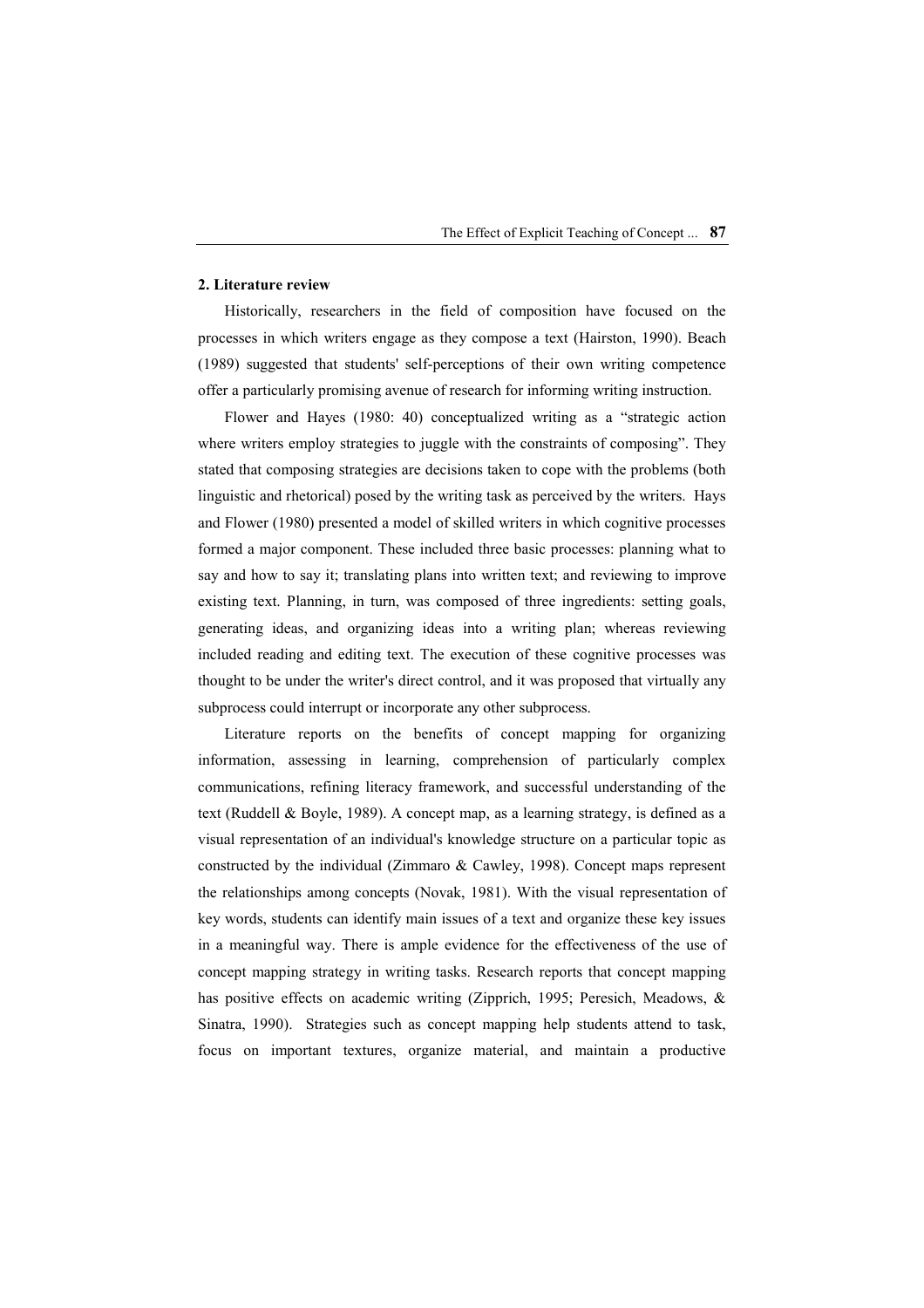psychological climate for learning (Weinstein & Mayer, 1986).

Freeman (2002) provided an explanation for the effect of concept mapping on the writing process. She stated that human minds have the ability to create conceptual projections from the concrete to abstract by the process of mapping from one to another. The ability to create mappings enables us to project ourselves into the past and future. According to Schunk (1998) students who believed they were learning a useful strategy were apt to feel efficacious about improving their writing. Concept mapping as a strategy which emphasizes organization may help the students to improve their writing. Students' ability to control their learning or "selfregulation", according to Zimmerman (1986), refers to the degree to which individuals become metacognitively, motivationally, and behaviorally active participants in their own learning process. The good news is that individuals can learn how to regulate their cognitive activities. Self-regulation is neither a measure of mental intelligence that is unchangeable after a certain point in life nor a personal characteristic that is genetically based or formed early in life (Livingston 1997: 3). Self-regulation in writing was defined as the strategy that writers adopt to preplan what they are going to write, and to review and edit output (Zimmerman & Risemburg, 1997). Research showed that adolescents who used different types of self-regulatory processes wrote more effectively; they produced more information in their papers; they wrote more organized pieces; and they received higher grades in writing (Zimmerman & Risemberg, 1997).

Many teachers attempted to influence the course of this development in a relatively straightforward and direct fashion. They might model and explicitly teach the types of strategies used by more skilled writers, or might establish predictable routines where writing processes such as planning and revising were expected and reinforced (Graham & Harris, 1996).

Strategy instruction is a teaching approach that assists students in developing strategies for all phases of the writing process and teaches self-regulation of performance of the strategies. Strategy instruction assists student writers by breaking down writing tasks and making the subprocesses and skills much more explicit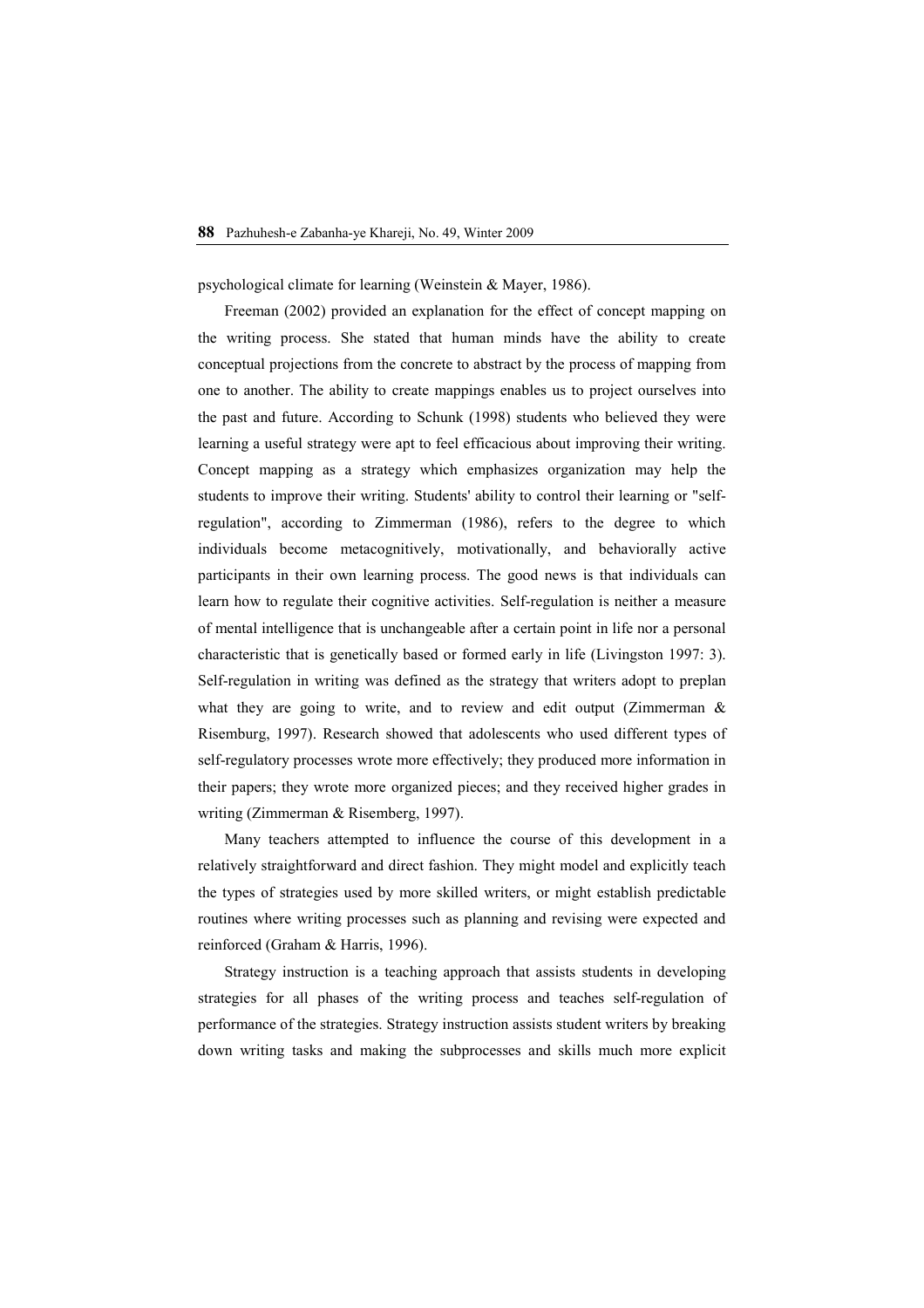(Sturm & Rankin- Erickson, 2002). Since self-regulation is not a personality trait, students can control their behaviors and affect in order to improve their academic learning and performance. Students learn self-regulation through experience (Pintrich, 1995) so teachers can teach in ways that help students become selfregulating learners (Coppola, 1995).

An examination of the literature reveals a wide range of terminology associated with learner training, which is also referred to as strategy teaching (Richards et al., 1992) or strategies-based instruction (SBI) (Brown, 2000). Since the 1970s, there has been growing interest in the concept of the 'good' language learner and the importance of learning styles and learner preferences (Oxford, 1990). This has marked a continued investigation into learning processes and support for the communicative philosophy of teaching learners how to learn, and thus become independent and autonomous learners through the use of learning strategies (Wenden, 1991); together with increasing learners' language awareness through inductive learning approaches and activities, such as consciousness-raising (Sharwood Smith, 1981).

Richards et al. (1992: 355) present a specific definition of strategy training and outline three different approaches. They suggested that training in the use of learning strategies can improve a learner's effectiveness. A number of approaches to strategy training are used, including: 1) Explicit or direct training: learners are given information about the value and purpose of particular strategies, taught how to use them and how to monitor their own use of the strategies. 2) Embedded strategy training: the strategies to be taught are not taught explicitly but are embedded in the regular content of an academic subject area, such as reading, math or science. 3) Combination strategy training: explicit strategy training is followed by embedded training.

Brown (2000: 130) acknowledges work on the effectiveness of learning strategies for various learners in a variety of contexts. He then states "…we probe its implications for your teaching methodology in the classroom, specifically, how your language classroom techniques can encourage, build, and sustain effective language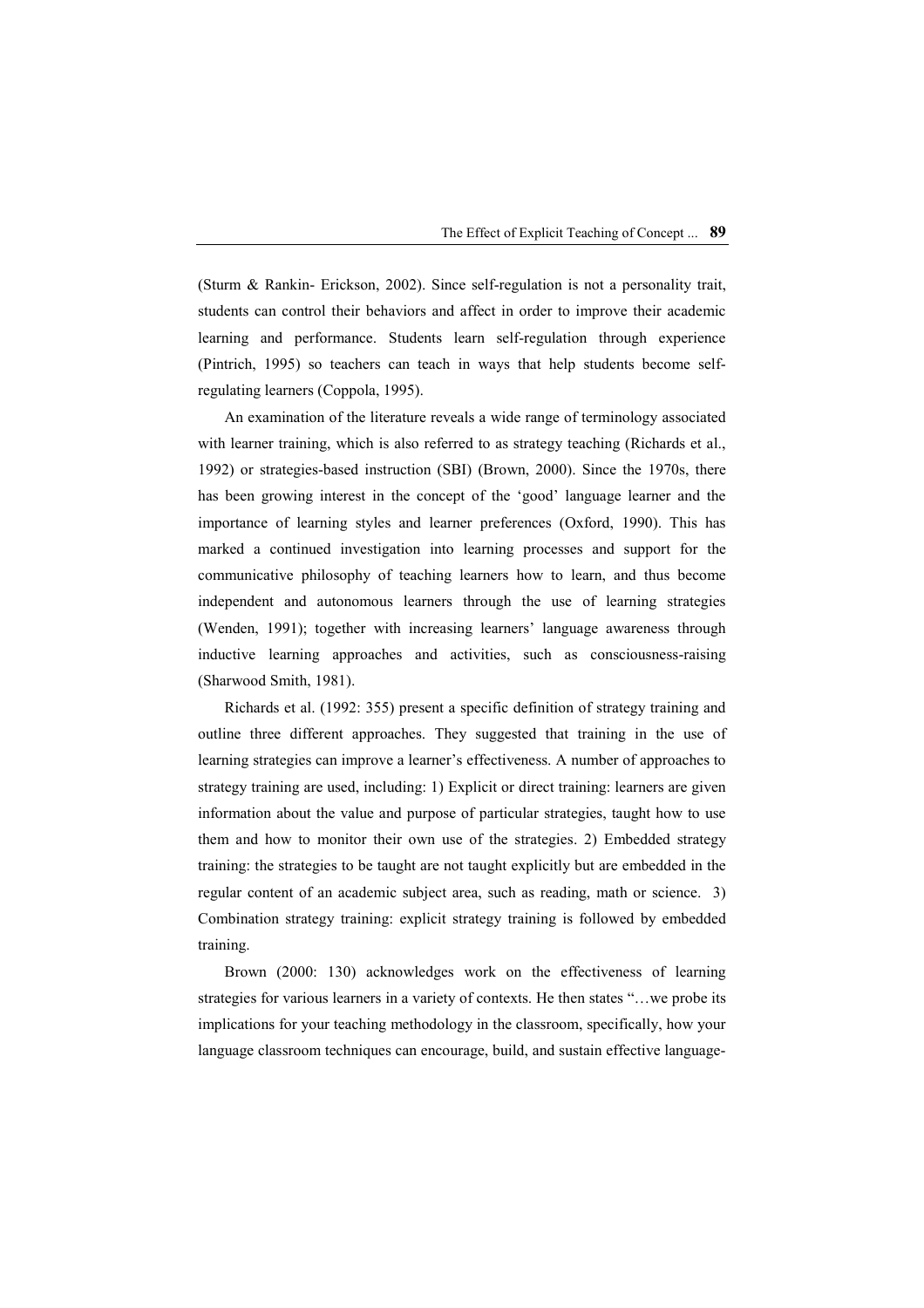learning strategies in your students". Learner training can therefore be summarized as teaching learners how to learn, with a view to becoming independent and autonomous learners.

The literature has reported the growing body of research involving the idea that students' self-regulation may vary under the effect of learning strategies. The area of interest is to know whether explicit instruction of learning strategies, namely concept mapping can lead to an increase in students' self-regulation.

#### **3. Method**

#### **3.1. Restatement of the problem**

There has been growing interest in learning processes and support for teaching learners how to learn, and thus become independent and autonomous learners through the use of learning strategies. Some researchers as Hacker, Dunlosky, and Graesser (1998) suggested that instructional strategies that teach students to practice cognitive skills can increase learners' performance in academic subjects. The principal aim of this study was to investigate the effectiveness of the explicit instruction of the strategy of concept mapping in expository writing in EFL students' self-regulation.

## **3.2. Design**

The study had a pretest-posttest control group design. Both control group and experimental group participated in pretest and posttest self-regulation questionnaire, but only the experimental group received the treatment.

#### **3.3. Participants**

Sixty university students participated in the study. They were studying English either as translation or literature. They were at the intermediate level of English language proficiency. The Michigan Test of English Language Proficiency (MTELP) was administered to determine their level of English proficiency. Then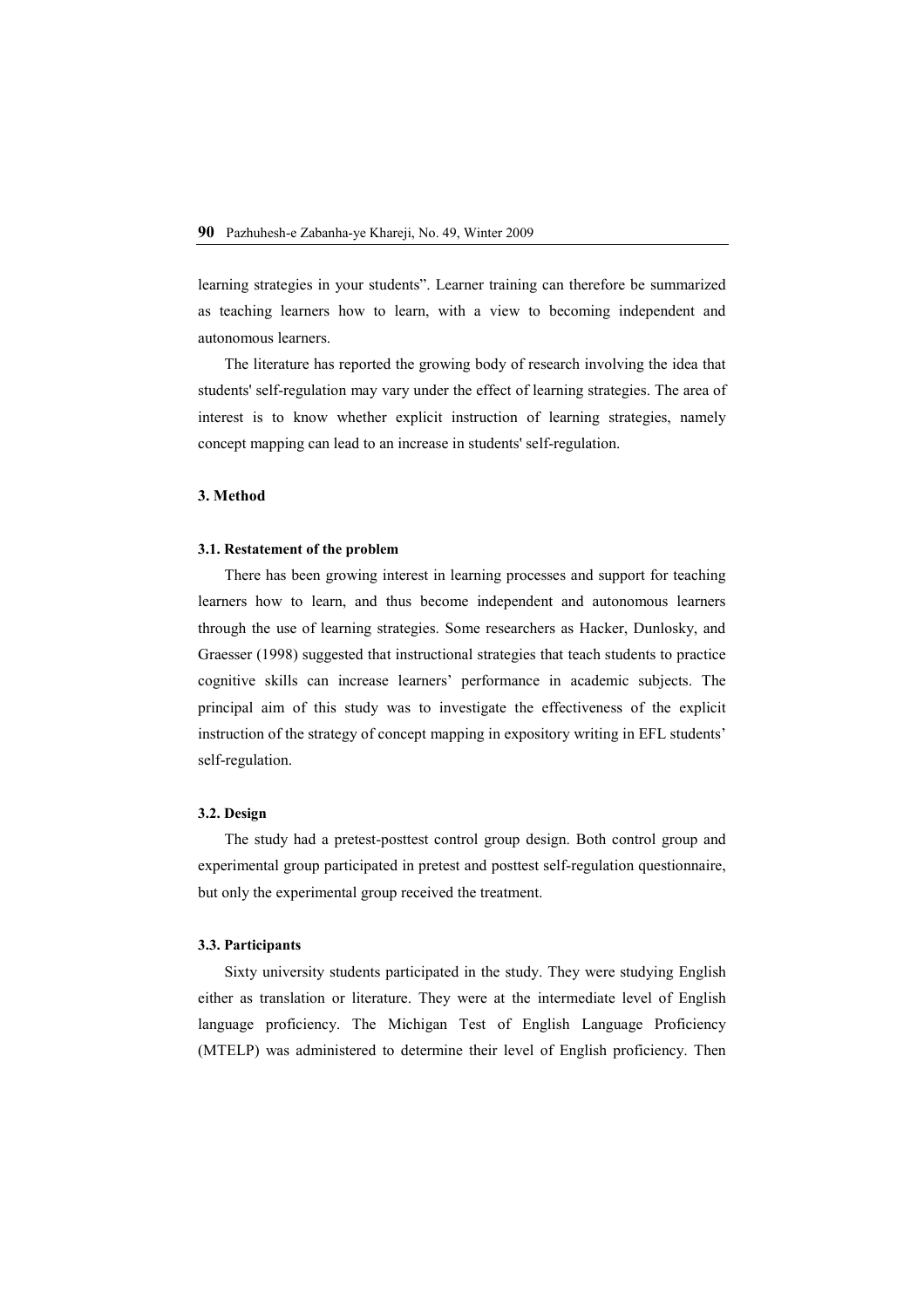according to the mean performance and the standard deviation of the test, subjects were assigned into high, mid and low groups. Those students whose scores fell one standard deviation below and above the mean were assigned as the mid group. Then they were randomly assigned to control and experimental groups (each including thirty students). In the experimental group, twelve students were male and eighteen students were female. In the control group, ten students were male and twenty students were female.

#### **3.4. Instructional Material**

The treatment for the experimental group was instruction and practice in concept mapping. Students were provided with handouts that included definition of concept mapping, different uses and examples of concept maps. Students practiced the application of concept mapping in writing essays. They were required to draw concept maps of their own or to complete the incomplete maps. In the experimental group, the students practiced writing expository essays, using concept mapping strategy. The topics for the essays sequenced from easy and familiar topics (unnecessary to have specialized knowledge) to difficult and unfamiliar topics. They included: plants, time, weather, air pollution, the function of heart, and psychology. Familiarity/unfamiliarity and simplicity/difficulty of the topics were judged by three university teachers who were teaching writing courses. The control group wrote essays about the same topics without the use of concept mapping strategy. (See Appendix B).

#### **3.5. Instruments**

The instrument used to determine the level of the students' English proficiency was the Michigan Test of English Language Proficiency (MTELP) (Corrigan, 1979); and the Motivated Strategies for Learning Questionnaire (Printrich et al., 1991) was applied to measure the students' self-regulation. The MSLQ was developed at the National Center for Research to Improve Postsecondary Teaching and Learning at the University of Michigan. The MSLQ instrument has been used widely in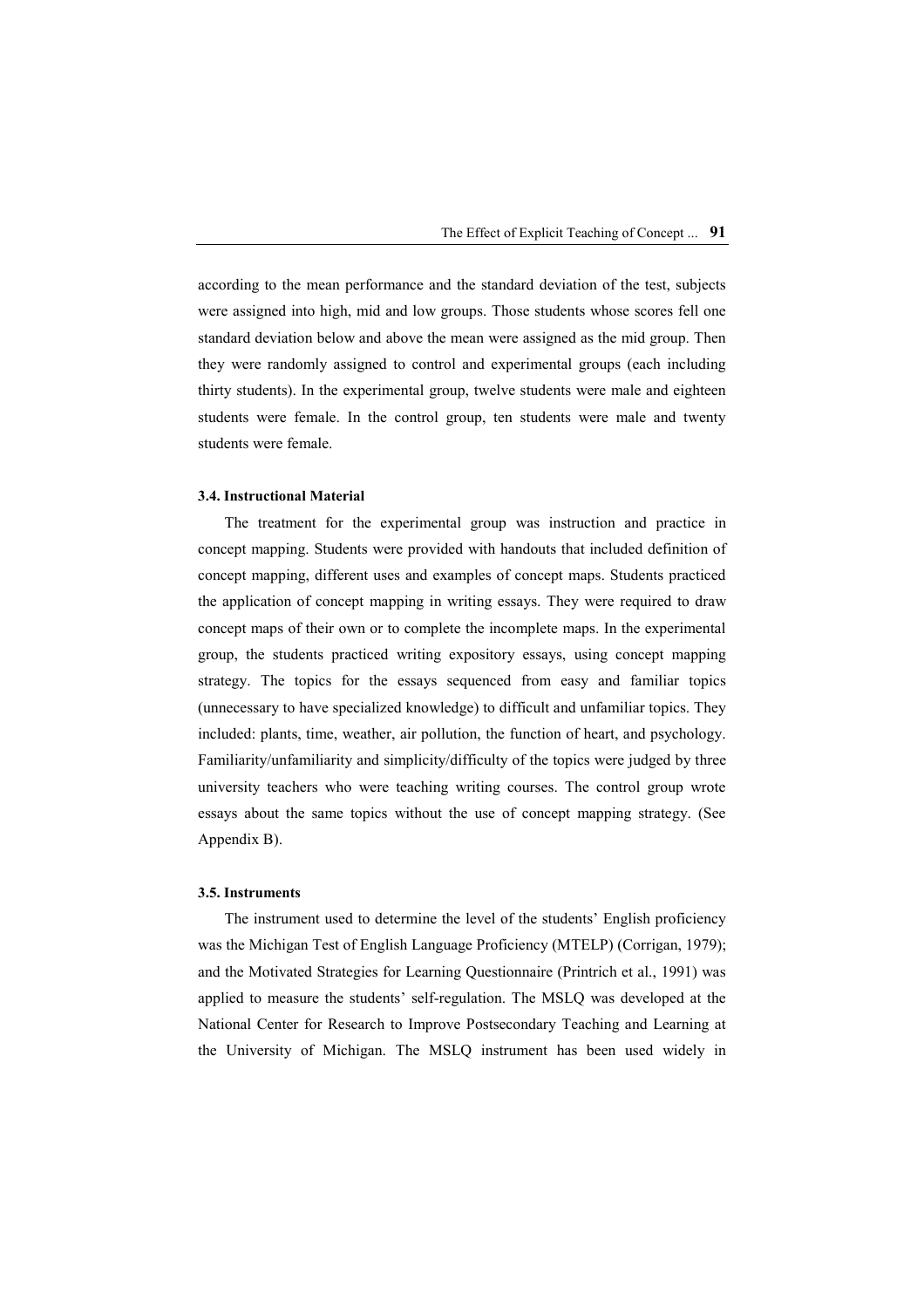investigating students' motivation and learning strategies in many countries, such as Arabia (Almegta, 1997), Australia (Fuller, 1999), Canada (d'Apollonia, Galley, & Simpson, 2001), and China (Rao, Moely, & Sachs, 2000).

First, the students were asked to participate in the Michigan Test of English Language Proficiency. The test consists of three parts: written composition, listening comprehension and multiple choice test containing grammar, cloze reading, vocabulary, and reading comprehension problems. From among ninety students who were at the intermediate level of English proficiency sixty students were randomly selected. Then the students were asked to fill out the MSLQ. The learning strategies section had 50 items regarding students' use of different cognitive and self-regulated learning strategies. Only five scales in the learning strategies section (metacognitive self-regulation, time and study environment, effort regulation, peer learning, and help seeking) were relevant to self-regulation and were used in this study. It contains 31 items regarding students' use of different cognitive and metacognitive strategies. The scales were adapted to measure students' self-regulation in writing tasks. Cronbach's coefficient for the scale was .76 (See Appendix A).

#### **3.6. Procedure**

Instruction period was about twelve weeks and comprised of three phases:

## **3.6.1. Pre-testing**

Before the students in experimental group received any instruction, all the students in two groups completed the self-regulation questionnaire (MSLQ). The instrument was designed to be given in class and takes approximately 20-30 minutes to administer.

#### **3.6.2. Strategy instruction**

Following pre-testing the students participated in twelve sixty-minute study sessions. The students in experimental group received the instruction for concept mapping strategy. The strategy was taught following Harris and Graham (1996): (1)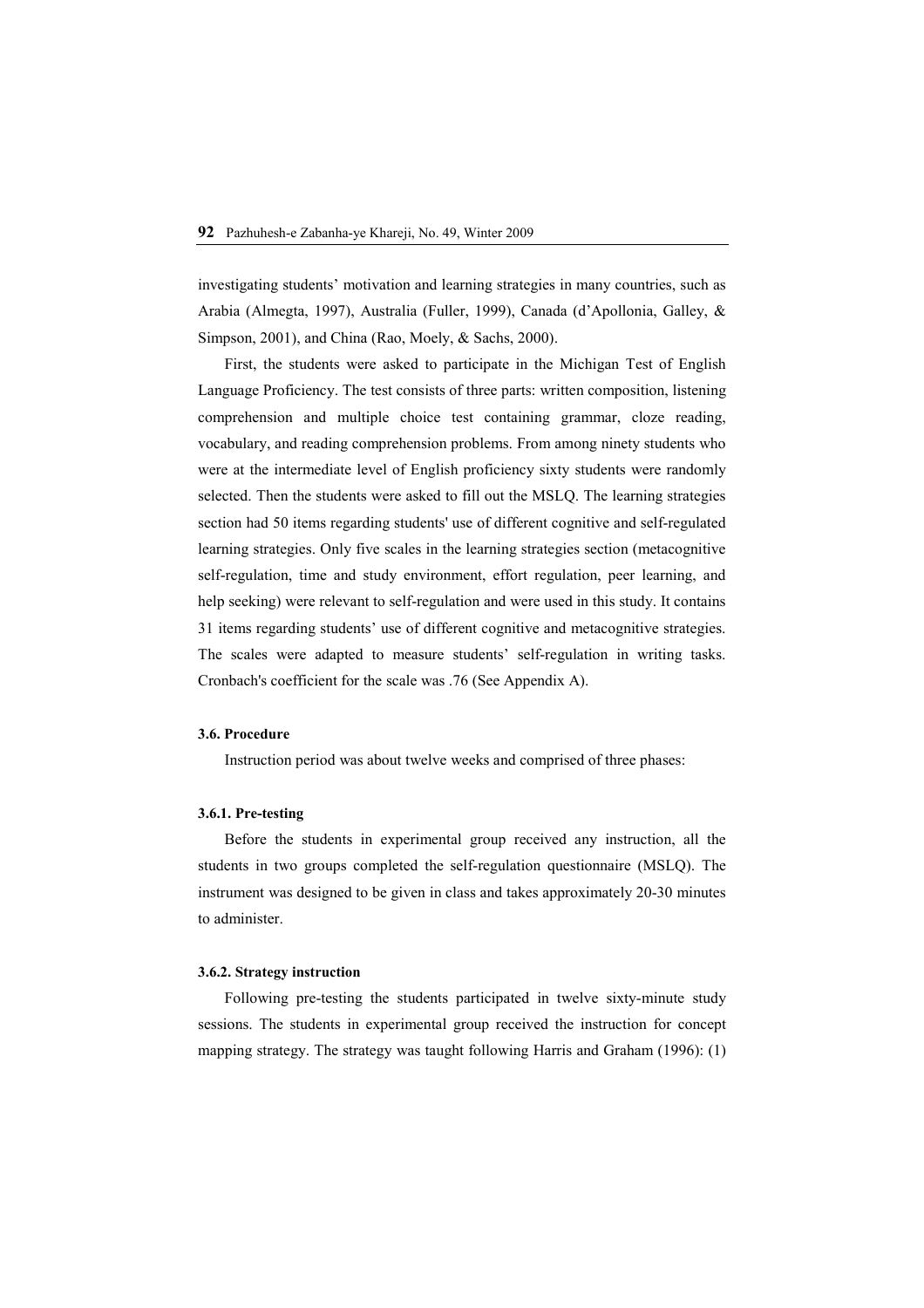Strategy description, (2) Discussion of goals and purposes, (3) Modeling of the strategy, (4) Student mastery of strategy steps, and (5) Guided practice and feedback.

*1. Strategy description*. As an introduction to the first lesson, students were told that they were going to learn about the strategy of concept mapping. Concept mapping was described as a strategy that could be used to categorize information in a graphic form through drawing. It was also described as a strategy that could help them with vocabulary development, reading comprehension, study skills, and prewriting activities. Finally, the sequence of steps for creating a concept map was described.

*2. Discussion of goals and purposes*. The teacher discussed the students about the significance and benefits of using the concept mapping strategy in writing. Students were asked two questions: (1) How do you think this strategy might help you write? and (2) How could this strategy help you with different types of writing? To reinforce student participation as collaborators in the learning process, goals and purposes that students generated were written on the white board.

*3. Modeling the strategy*. The teacher modeled use of concept mapping strategy by creating a map while students were offered several topics to select from for the activity. Once the group agreed on a topic, the teacher wrote it on the white board. This topic was labeled as "main idea" of the concept map. Next possible subtopics were generated. The teacher demonstrated use of arrows to connect main ideas and subtopics. Finally, details were generated and added to each of the subtopics. Students participated in the process by brainstorming possible categories and details. Students were taught how to write subtopic information in telegraphic form. The teacher modeled use of telegraphic language forms and explained that this involves choosing the most important information. Students assisted by generating ideas to be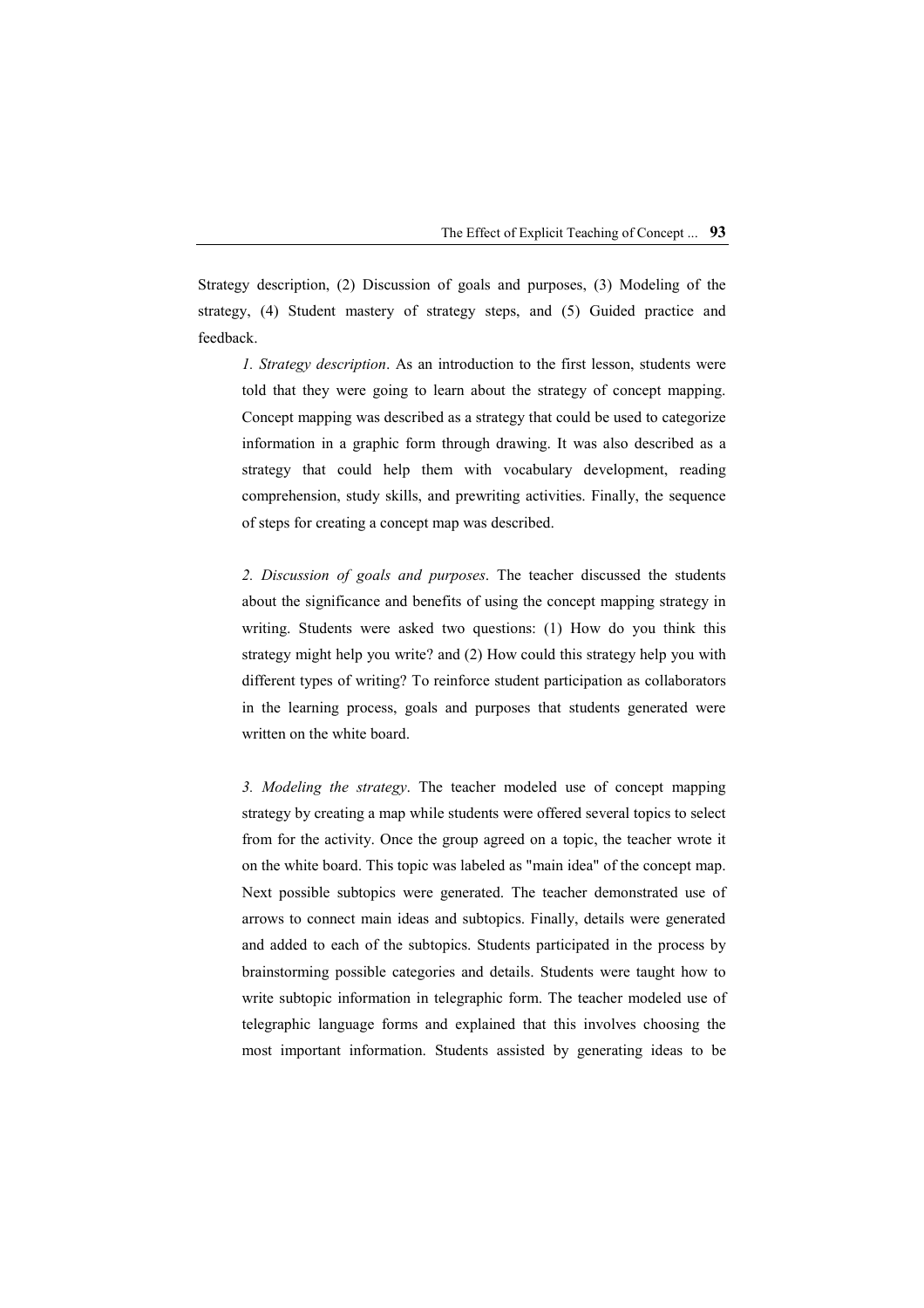placed on the map. Then, the teacher discussed how the categories and the details could be sequenced into paragraphs, and sentences within paragraphs, to compose an essay. The teacher explained that each subtopic may represent different paragraphs in the essay. Upon completion of the map , the teacher modeled the transfer of subtopic information from the map into written forminstruction followed the sequence of procedures for transferring concept maps into written paragraphs, starting with top-level structures i.e., topics and subtopics ) , the teacher reviewed the information on the map. Each category was reviewed, including the main ideas and supporting details. The teacher modeled how she would rewrite the information from the map into complete sentences. For each subtopic, a topic sentence was written, followed by supporting sentences. Finally, the concluding paragraph was explained and with the help of the students the teacher wrote a concluding paragraph.

*4. Student mastery of strategy steps*. During this stage, students rehearsed and memorized the sequence of activities for concept map construction.

*5. Guided practice and Feedback.* During these sessions, feedback was provided for students' performance. Students chose a topic and created maps. Then, they used the concept maps to compose essays.

The first three sessions were spent on the instruction of the concept mapping strategy. The other nine sessions were spent on practicing the strategy for the students to master the fundamental skills. They practiced individually or in groups. One essay was composed every two weeks for a total of four essays for each student. The essays were corrected by the teacher and returned to the students in the two groups. During these sessions, other formal teaching techniques were not employed by the teacher. . The teacher was a non-native English teacher who taught writing courses for many years at the university. The same teacher taught the control group essay writing but without the use of concept mapping strategy. Before starting the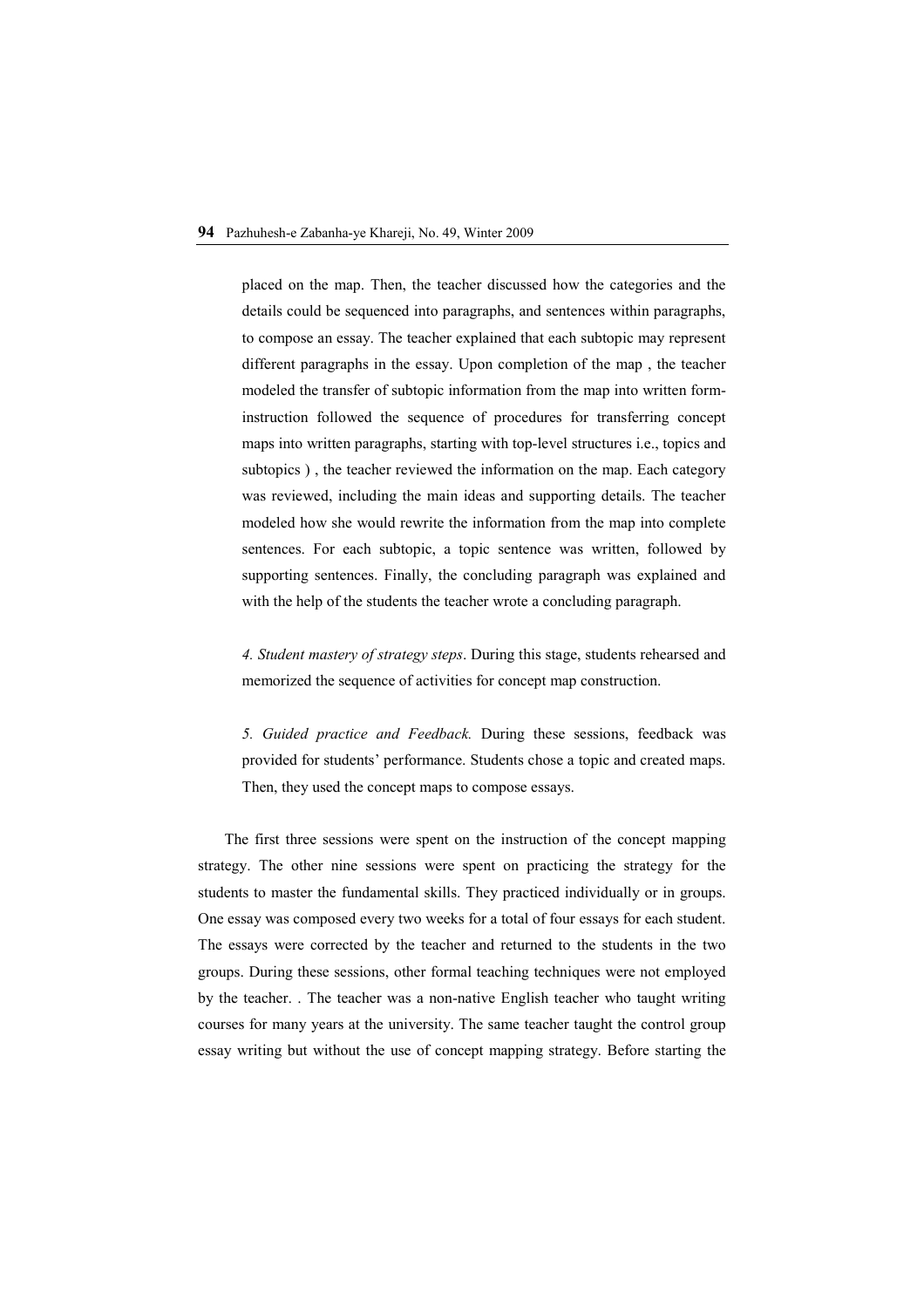project, the teacher was trained how to teach concept mapping strategy within three sessions (following Harris and Graham's strategy teaching, 1996). The length of the course was the same for both the experimental and the control groups. During the instructional period the students in the control group wrote as many expository essays as the experimental group but without the use of concept mapping strategy.

#### **3.6.3. Post-testing**

After the instruction of the strategy of concept mapping (at the conclusion of the treatment period) all the students in two groups again completed the self-regulation questionnaire (MSLQ).

#### **3.7. Scoring of the Data**

The research applied the Motivated Strategies for Learning Questionnaire (MSLQ) to assess the students' self regulation. The students were asked to identify the number between 1 and 5 that best describes them.

Responses were scored using a 5 point Likert type scale: 1) Not at all true of myself 2) Slightly true of myself 3) About halfway true of myself 4) Mostly true of myself 5) True of myself. Scale scores were determined by summing the items and taking an average for each student. There were several items that had to be reversescaled (R). For reverse-scaled items,  $1 = 5$ ,  $2 = 4$ ,  $3 = 3$ ,  $4 = 2$ , and  $5 = 1$ .

#### **4. Data analysis**

The analysis of the data was carried out using the ANCOVA. First, mean scores and standard deviations of the two groups were estimated. Table 1 displays the descriptive statistics of the two groups.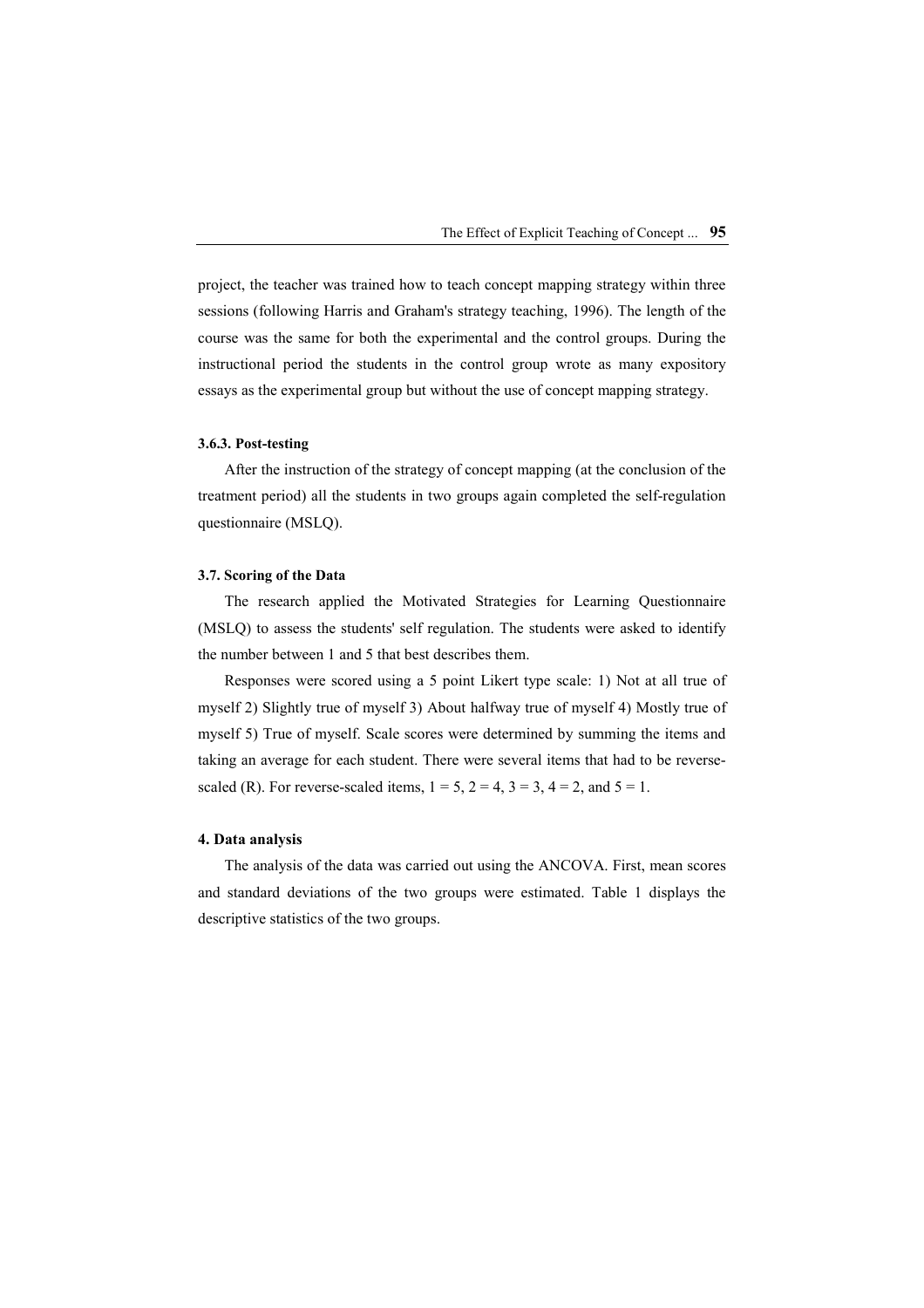|  | 96 Pazhuhesh-e Zabanha-ye Khareji, No. 49, Winter 2009 |  |  |  |  |  |  |
|--|--------------------------------------------------------|--|--|--|--|--|--|
|--|--------------------------------------------------------|--|--|--|--|--|--|

| Table1. Means and standard deviations for pretest and posttest scores on self-regulation |      |     |    |  |  |  |
|------------------------------------------------------------------------------------------|------|-----|----|--|--|--|
|                                                                                          | M    | SD  | N  |  |  |  |
| Pretest                                                                                  |      |     |    |  |  |  |
| Experimental group                                                                       | 2.35 | .52 | 30 |  |  |  |
| Control group                                                                            | 2.51 | .56 | 30 |  |  |  |
| Posttest                                                                                 |      |     |    |  |  |  |
| Experimental group                                                                       | 3.79 | .52 | 30 |  |  |  |
| Control group                                                                            | 3.21 | .67 | 30 |  |  |  |

The ANCOVA was performed to investigate the effectiveness of the instruction of the concept mapping strategy on the students' self-regulation. The independent variable was the instruction of concept mapping strategy and the pretests were considered as covariates to control the effect of the continuous variable. Table 2 shows the significance value of the covariate by the dependent variable interaction (group \* pretest). The significance value of the interaction (.26) is greater than 0.05 which shows it is not significant. Moreover its partial eta squared (.022) is near 0 which accounts for the assumption of homogeneity of the groups for the covariate (pretest).

| Source        | Type III<br>sum of | df | Mean<br>square | F     | Sig. | partial<br>eta<br>squared |  |
|---------------|--------------------|----|----------------|-------|------|---------------------------|--|
|               |                    |    |                |       |      |                           |  |
|               | squares            |    |                |       |      |                           |  |
| Group         | 1.347              |    | 1.347          | 3.638 | .062 | .61                       |  |
| Pretest       | .172               |    | .172           | .466  | .498 | .008                      |  |
| Group*pretest | .467               |    | .467           | 1.261 | .266 | .022                      |  |
| Error         | 20.738             | 56 | .370           |       |      |                           |  |

**Table2.The estimate of the interaction of the group by the pretest** 

Next, the results for the effect of the independent variable were estimated. Table 3 shows the results. The significance value for the participation in the instruction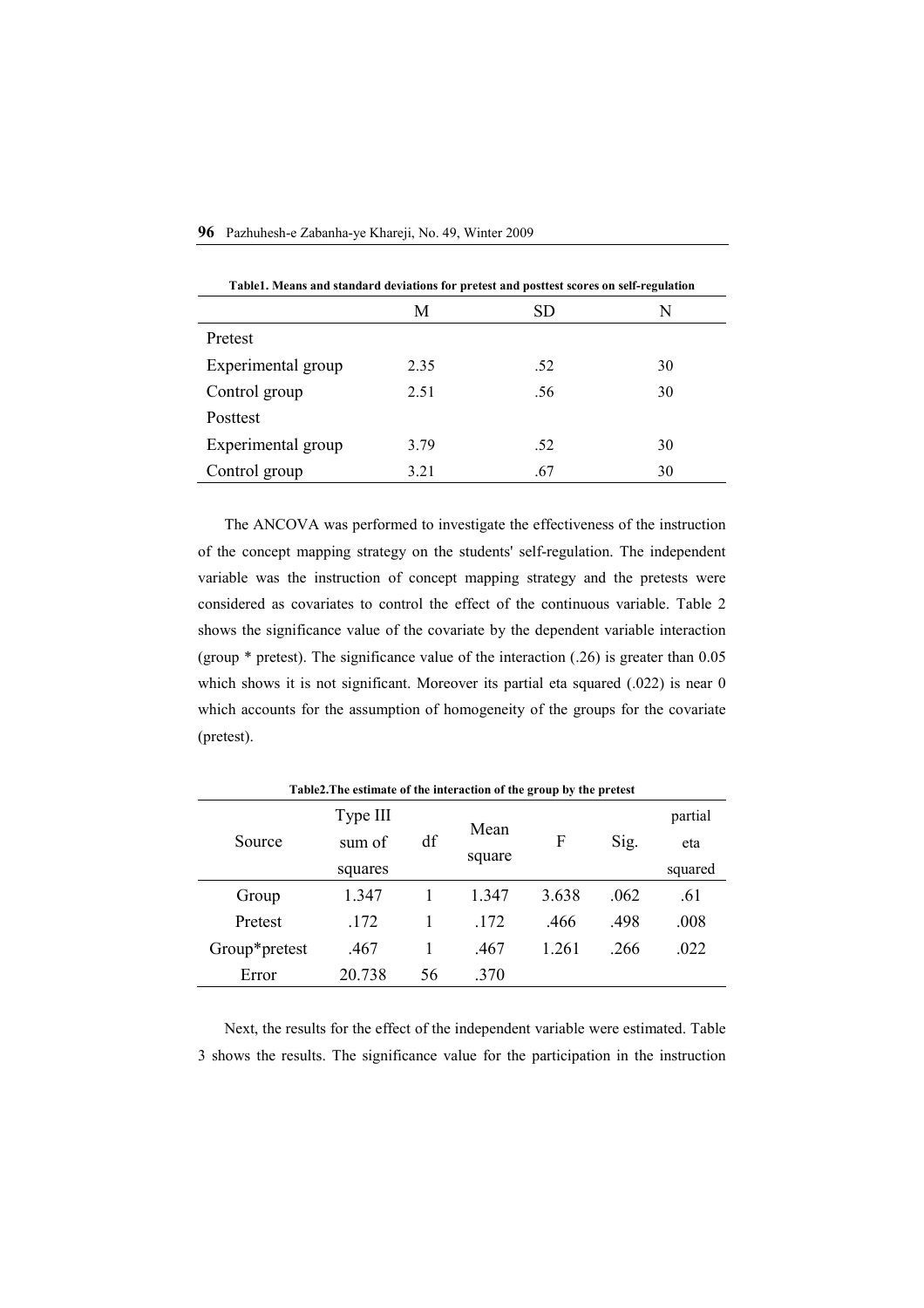(group) is less than 0.05, indicating it has a significant effect on the students' performance. The results revealed that the explicit instruction of the concept mapping strategy had a positive effect on the students' self-regulation. The data analysis confirmed that the students in the experimental group gained higher selfregulation in contrast to the students in the control group.

| Table 3. The estimate of the effect of the group and the pretest |                    |    |             |        |         |  |  |  |
|------------------------------------------------------------------|--------------------|----|-------------|--------|---------|--|--|--|
| Source                                                           | Type III<br>sum of | df | Mean square | F      | Sig.    |  |  |  |
|                                                                  | squares            |    |             |        |         |  |  |  |
| Pretest                                                          | 224                |    | .224        | .602   | .441    |  |  |  |
| Group                                                            | 5.133              |    | 5.133       | 13 797 | $.000*$ |  |  |  |
| Error                                                            | 21.205             | 57 | 372         |        |         |  |  |  |

The parameter estimate showed that the size of the effect of the instructional program was  $(-6, p<0.05)$  for the control group.

#### **5. Results and discussion**

The ultimate goal of the present study was to investigate the effect of the explicit instruction of concept mapping strategy in writing expository essays on EFL intermediate students' self-regulation. The results showed a significant effect of the explicit instruction of the concept mapping strategy on the students' self-regulation. The results are consistent with the findings of Ley and Young (1998) in that instruction in strategy use is an effective means of promoting self-regulation; and that of Zimmerman and Paulsen (1995) that organizing is a key component of selfregulation. Moreover, it confirms the findings of Hofer et al. (1998) that organizational strategies, such as outlining content or relating concepts within content, are among the cognitive learning strategies that individuals use to selfregulate.

One explanation might be that, as Barnhardt (1997) stated, there is a relationship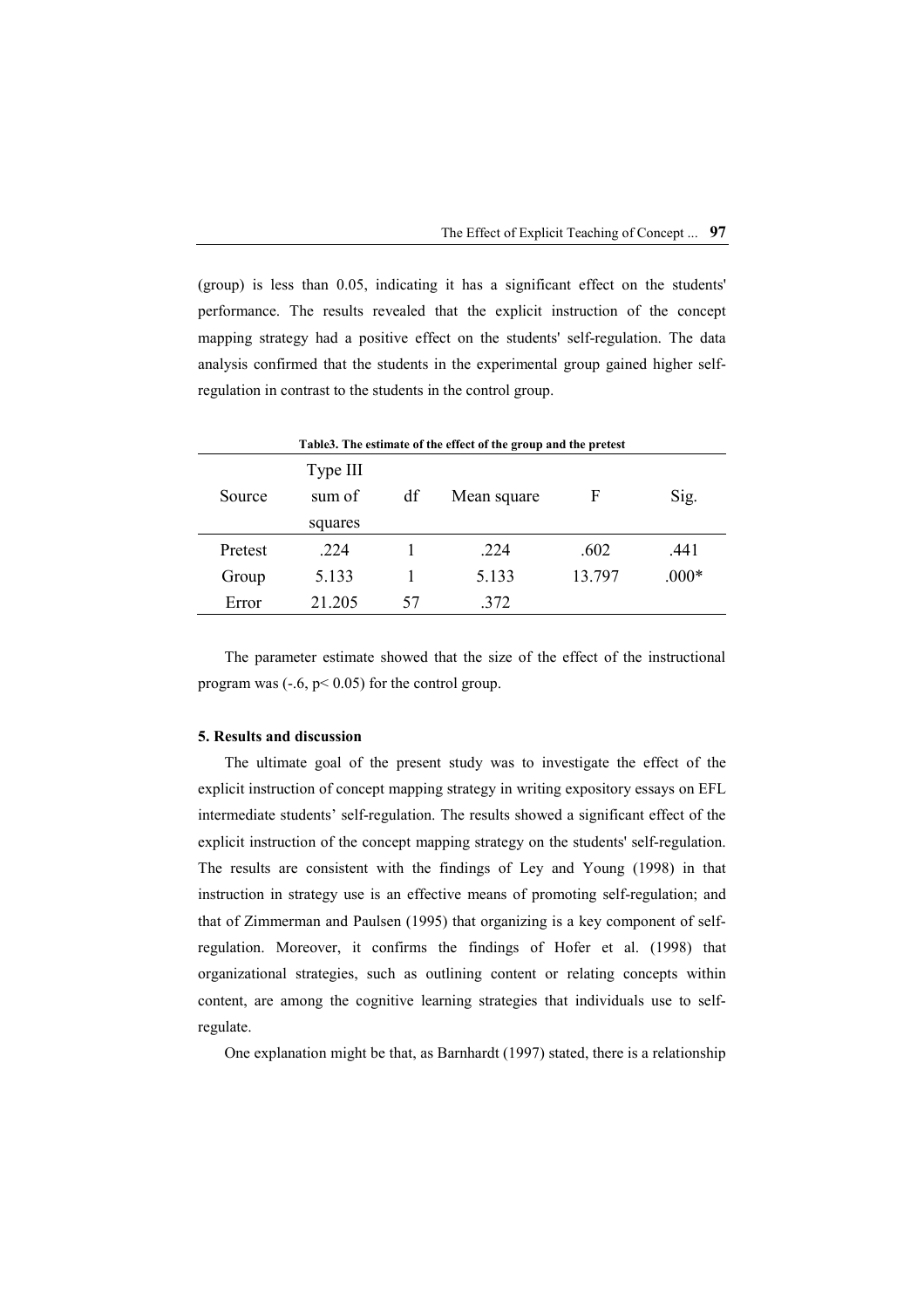between strategy use and confidence in language learning. For students who had long have difficulties in writing a foreign language, a positive change in attitude due to their success in the application of the concept mapping strategy might be the initial step toward improved self-regulation. It meant that when the students had a better idea of how to go about a writing task, they were more positive about the task. In other words, concept mapping strategy helped students attend to writing tasks, and control their learning more effectively. This created a much more tangible evidence of the quality of both the learning process and concept understanding.

Another explanation may be that the construction of concept maps might have helped students to build more complex cognitive structures in regard to information which was vital for writing. According to Pintrich (2000), the cognitive area of selfregulation begins with goal setting, prior knowledge activation and planning. He places the actual use of cognitive strategies in the phase of cognitive control and regulation. It has been suggested that strategy instruction should be integrated into a larger framework of self-regulation involving the helping of students to identify their goals in a learning task (Butler, 2002).Butler states that by strategy intervention it is easier to demonstrate the different types of knowledge which are essential for fostering students' self-regulated strategy use.

Improved self-regulation due to the positive effect of concept mapping strategy is explained by McAleese (1998) that individuals are affected by control mechanisms that are both external and internal. According to him, there is some interaction between the external representation (concept mapping) and the internal understanding (self-regulation). The factors that determine students' behavior shift between the internal self-regulation and the external factor of concept mapping.

#### **6. Conclusion and implications**

The findings clearly demonstrate that the instruction of the concept mapping can benefit EFL university students at the intermediate level of language proficiency. In fact, the benefits of concept mapping might extend beyond achievement gains to some variables such as self-regulation which is an achievement-related variable. It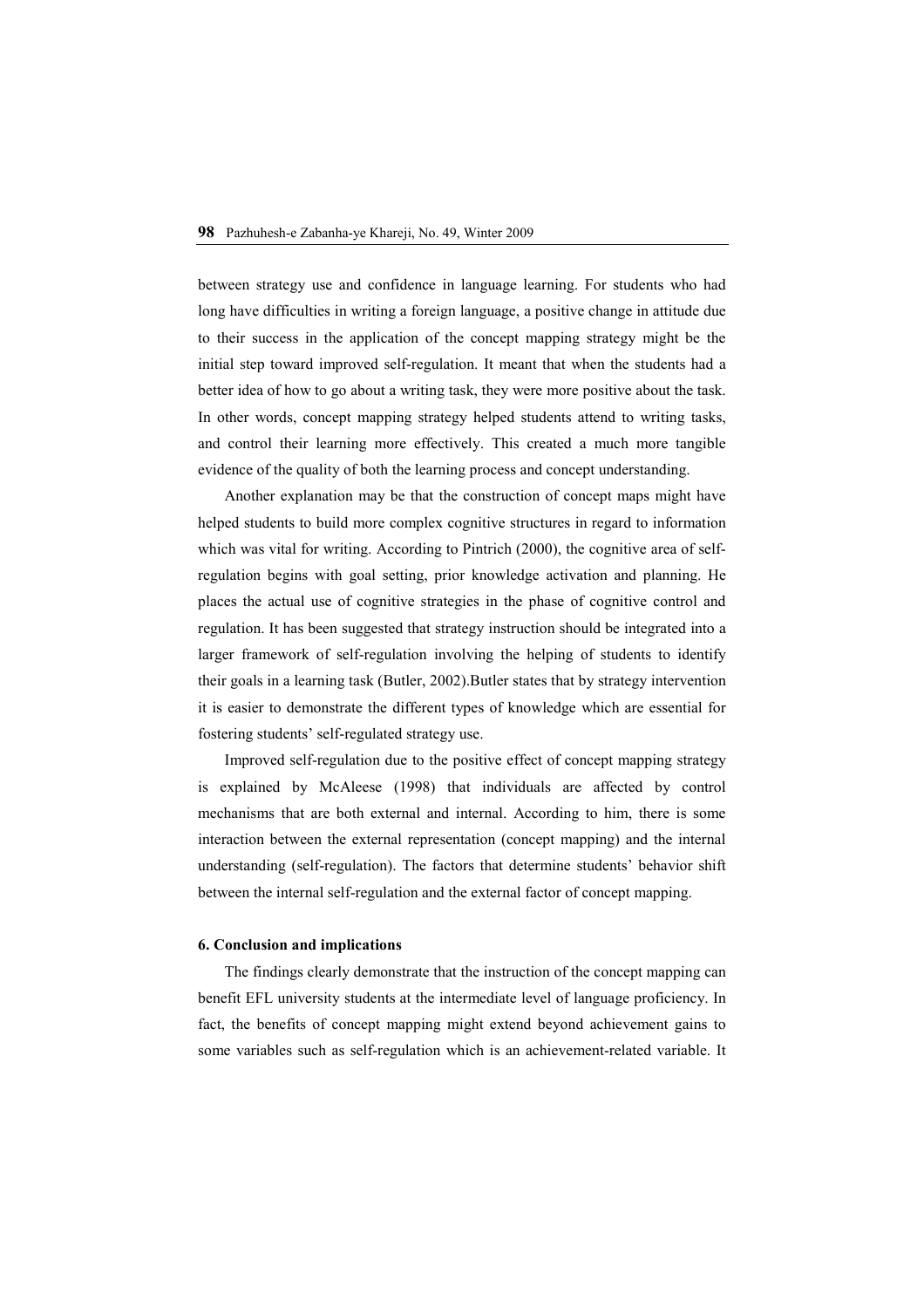seems that the use of concept mapping strategy in our courses of writing in the university has been rewarding as a means of constructing knowledge and promoting self-regulation. This has important implications for both students and teachers. Students maximize their learning by using concept mapping in their essay writing; hence they feel more independent and feel more responsibility for their own learning. Because concept mapping is easily adopted by the students, teachers may enhance their students' self-regulation in writing by familiarizing them with the concept mapping strategy.

Although the present study suggests that the strategy of concept mapping is beneficial to university students, there are areas that need to be studied further. In regard to university students, it needs to be investigated whether the benefits of concept mapping would be the same for the students at the elementary level of English proficiency. Moreover, one may be interested in finding out the extent to which students' writing improvement under the effect of using concept mapping strategy is partially due to an increase in their self-regulation. Clearly more research is needed to throw light on the nature of strategies that are involved in writing skill.

#### **References**

- Almegta, N. R. (1997). Relationship of self-efficacy, causal attribution, and emotions to female college students' academic self-evaluation. *Dissertation Abstracts International, 58*(01).
- Barnhardt, S. (1997). Self-efficacy and second language learning. *The NCLRC Language Resource*, 1 (5).
- Beach, R. (1989). Showing students how to assess. Demonstrating techniques for response in the writing conference, In C. M. Anson (Ed.). *Writing and response* (pp. 127-148). Urbana, IL: NCTE.
- Breiter, C., and M. Scardamalia. (1987).*The psychology of written composition*. Hillsdale, N.J: Lawrence Erlbaum.
- Brown, H. D. (2000) Principles of Language Learning and Teaching. (Fourth Edition) New York: Longman.
- Butler, D.L. (2002). Individualizing instruction in self-regulated learning.*Theory Into Practice*, 41, 81-92.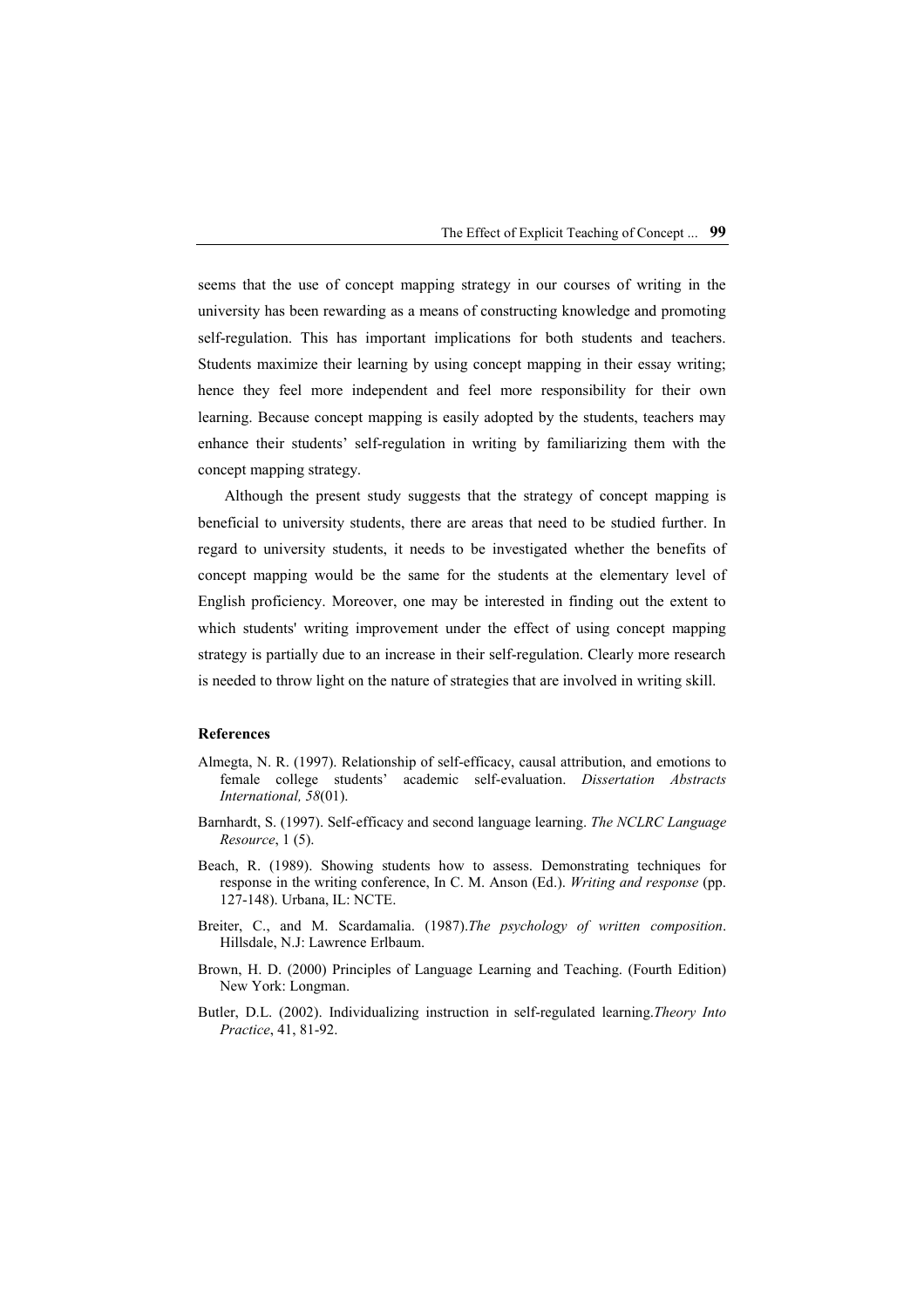- Coppola, B. P. (1995). Progress in practice: Using concepts from motivational and selfregulated learning research to improve chemistry instruction. In P. R. Pintrich (Ed.), *Understanding self-regulated learning* (pp. 8787-96). San Francisco, CA: Jossey-**Bass**.
- Corrigan, A. (1979). *The Michigan test of English language proficiency*. Ann Arbor: English Language Institute, University of Michigan.
- d'Apollonia, S., D. Galley & M. Simpson. (2001). Formal reasoning and conceptual development. Retrieved July 17, 2001 from http://www.place.dawsoncollege.qc.ca/~sdapoll/ PAREA96.htm
- Flower, L., J.R. Hayes. (1980). The dynamics of composing: making plans and juggling constraints. In: Gregg, L., Steinberg, E. (Eds.), *Cognitive processes in writing* (pp. 31-50). Lawrence Erlbaum Associates, Hillsdale.
- ---. (1981).Plans that guide the composing process. In C. H. Fredeiksen, M. F. Whiteman, and J. F. Dominic (Eds.)Writing: the nature of development, and teaching of written communication .(vol. 2). Hillsdale, N. J: Erlbaum.
- Freeman, M. H. (2002). *Cognitive mapping in literacy analysis*. Los Angeles Valley College. EBSCO Publishing.
- Fuller, R. (1999). Do university students' conceptions of learning really influence their learning? Retrieved July 17, 2001 from: http://www.herdsa.org.au/vic/ /cornerstones/PDF/fuller.
- Graham, S. and K. Harris. (1996). Self-regulation and strategy instruction for students who find writing and learning challenging. In Levy, M. and Ransdell, S. (eds.) *The science of Writing: Theories, methods, individual differences and applications*, (PP.347-360). Mahwah, NJ: Lawrence. Erlbaum.
- ---. (2000). The role of self -regulation and transcription skills in writing and writing development. *Educational Psychologist 35*, 3-12.
- Hacker, Dunlosky, & Graesser. (1998). *Metacognition in educational theory and practice*. Mahwah, New Jersey: Lawrence Erlbaum Associates.
- Hairston, M. (1990).The winds of change: Thomas Kulm the revolution in the teaching of writing . In R. L. Grares (Ed.) *Rhetoric and Composition* (PP.3-15). Portmouth, NH: Heinemann.
- Harris, K. R., & S. Graham. (1996). *Making the writing process work: Strategies for composition and self-regulation*. Cambridge, MA: Brookline Books.
- Harris, K.R., T. Schmidt & S. Graham. (1998). Every child can write: Strategies for composition and self-regulation in the writing process. In D Schunk & B. Zimmerman (Eds.), Self-regulated learning: From teaching to self-reflective practices (pp. 131-167). New York: Guilford.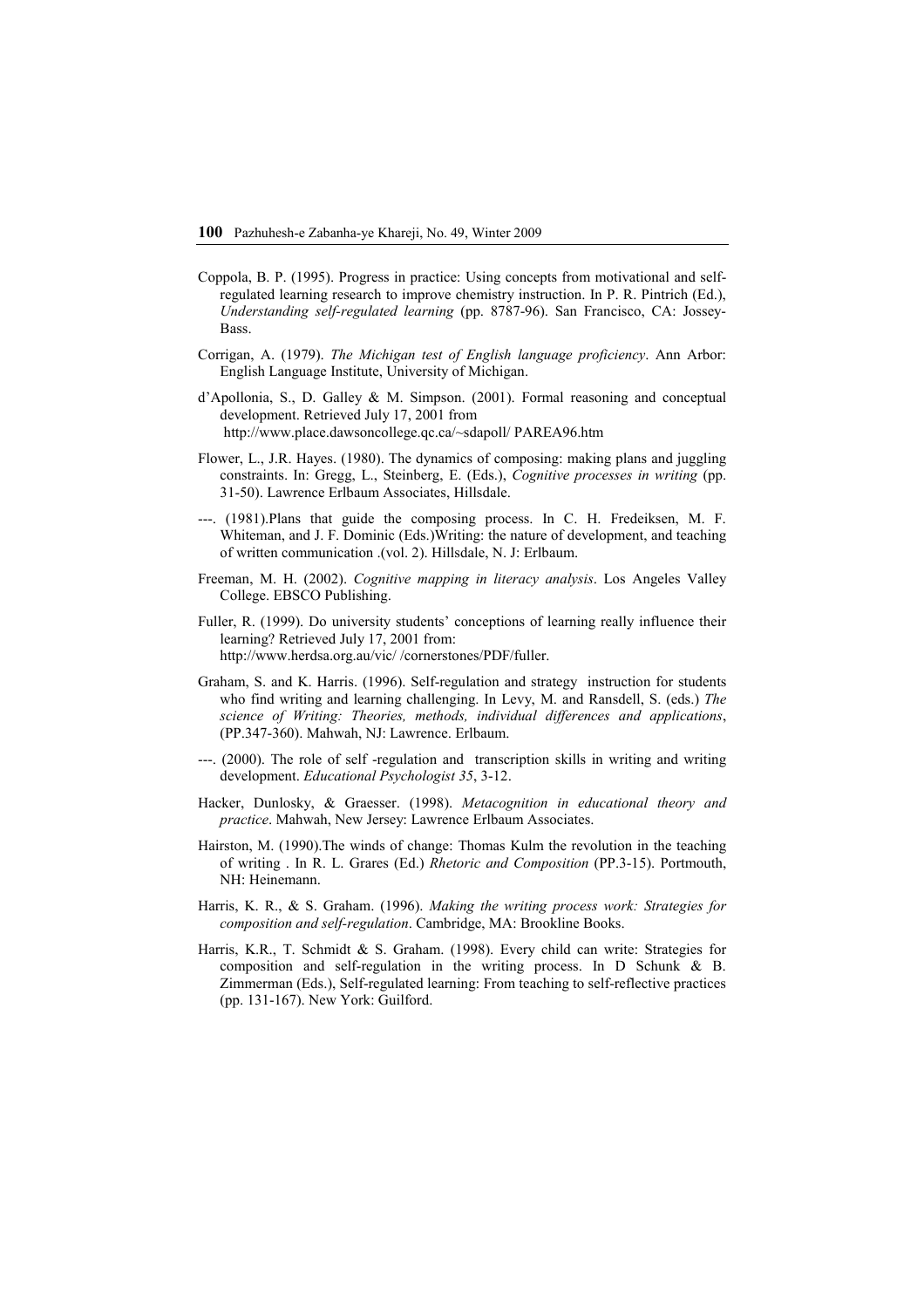- Hayes, J. and L. Flower. (1980). Identifying the organization of writing processes. In: Gregg, L. and Steinberg, E. (Eds.) .*Cognitive processes in writing*, (pp. 3-30). Hillsdale, NJ: Lawrence Erlbaum.
- Hofer, B. K., S. L.Yu, & P.R., Pintrich. (1998). In D. H. Schunk & B. J. Zimmerman, (Eds.) *Self-regulated learning: from teaching to self-reflective practice* (pp.57-85). New York: The Guilford Press.
- Jonassen, D. H., & B. L. Grabowski. (1993). *Handbook of individual differences, learning, and instruction.* Hillsdale, NJ: Erlbaum.
- Ley, K., & D.B. Young. (1998). Self-regulation behaviors in underprepared (developmental) and regular admission college students. *Contemporary Educational Psychology 23*, 42.
- Livingston, J. (1997). *Metacognitive: An overview*. State University of New York at Buffalo Web site. Retrieved July 24, 2003, from: http://gse.buffalo.edu/FAS/Shuell/CEP564/Metacog.htm
- McAleese, R. (1998). The knowledge Arena as an extension to the concept map; reflection in action. *Interactive Learning Environments, 6*(3), 251-272.
- Novak, J. D. (1981). Applying learning psychology and philosophy of science to biology teaching. The American Biology Teacher, 43(1), 12-20.
- O'Malley, M. and A. Uhl. Chamot. (1990). Learning Strategies in Second Language Acquisition. Cambridge & New York, Cambridge University Press.
- Oxford, R. (1990) *Language learning strategies: What every teacher should know*. New York, Newbury House.
- Perescich, M., J. Meadows, and R. Sinatra. (1990). Content area mapping for reading and writing proficiency. *Journal of Reading* 33 6, pp. 424–432.
- Pintrich, P. R. (1995). Understanding self-regulated learning. In P. R. Pintrich (Ed.), *Understanding selfregulated learning* (pp. 3-12). San Francisco, CA: Jossey-Bass.
- ---. (2000). Multiple goals, multiple pathways: The role of goal orientation in learning and achievement. *Journal of Educational Psychology*, 92, 544-555.
- Printrich, P. R., D. A. Smith, T. Garcia, & W. J. McKeachie. (1991). *A manual for the use of the Motivated Strategies for Learning Questionnaire (MSLQ).* National Center for Research to Improve Postsecondary Teaching and Learning. Ann Arbor: University of Michigan.
- Rao, N., B. Moely, & J. Sachs. (2000). Motivational beliefs, study strategies, and mathematics attainment in high- and low-achieving Chinese secondary school students. *Contemporary Educational Psychology, 25(*3), 287-316.
- Richards, J. C., J. Platt, and H. Platt. (1992) *Dictionary of Language Teaching & Applied Linguistics*. (Second Edition), Harlow, Essex: Longman.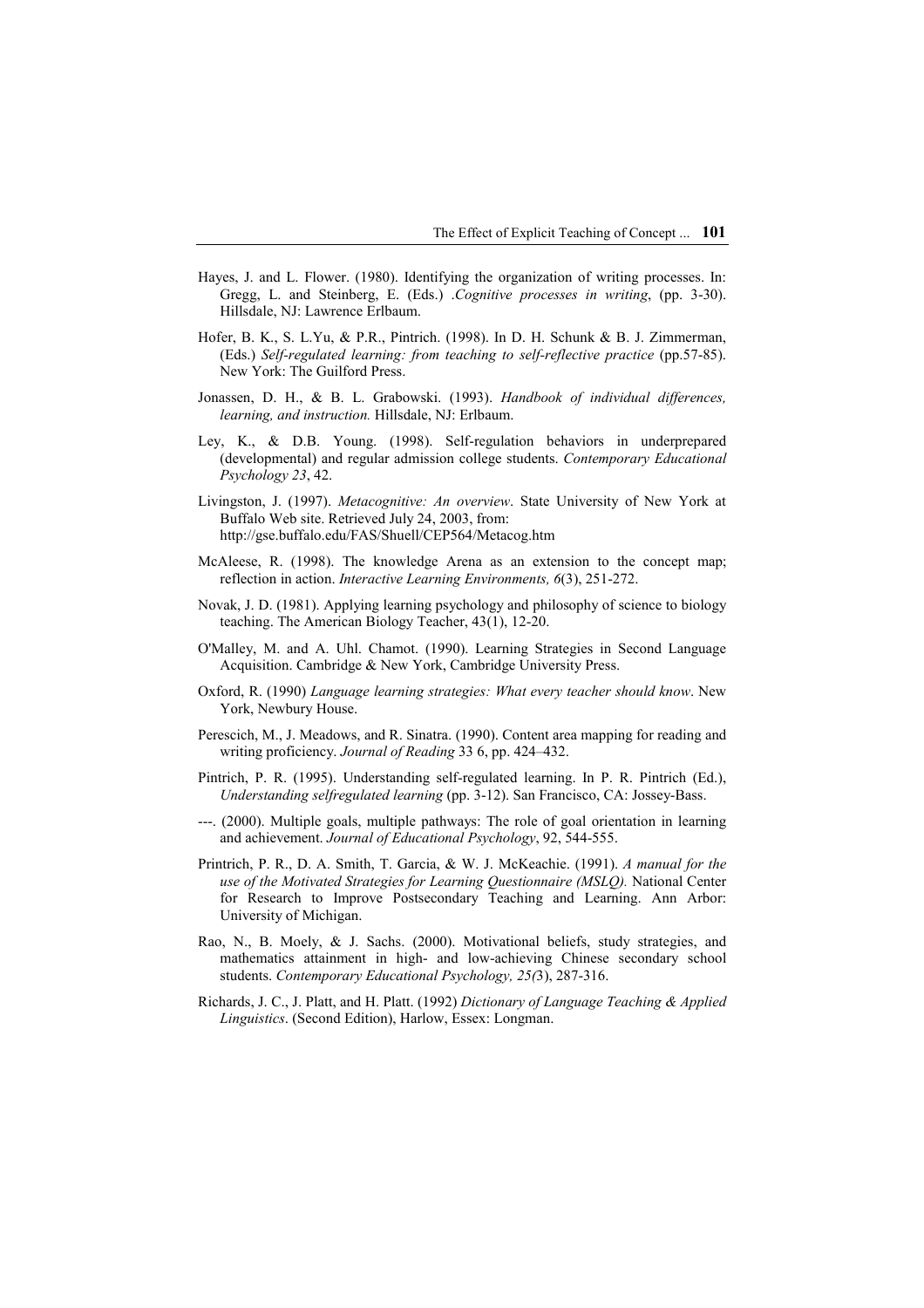- Ruddell, R. B., & O. F. Boyle. (1989). A study of cognitive mapping as a means to improve comprehension of expository text. *Reading Research and Instruction*, 29(1), 12–22.
- Schunk, D. (1998). Teaching elementary students to self-regulate practice of mathematical skills with modeling. In D.H. Schunk & B.J. Zimmerman, (Eds.)*Selfregulated learning; from teaching to self-reflective practice* (pp. 137–159). New York: The Guilford Press.
- Sharwood Smith, M. (1981), "Consciousness-raising and the second language learner." In *Applied Linguistics* 2, pp. 159-168. Cited in van Lier (2001), p. 161.
- Smith, K. A. (1987) .Educational engineering: Heuristics for improving effectiveness and efficiency. *Engineering Education, 71(* 5), 274-279.
- Sturm, J. & J. Rankin-Erickson. (2002). Effects of hand-drawn and computer generated concept mapping on the expository writing of middle school students with learning disabilities. *Learning Disabilities Research and Practice*, 17(2), 124-139.
- Weinstein, C. E. and R. E. Mayer. (1986). The teaching of learning strategies. In M. wittrock (Ed.), *the Handbook of Research on Teaching* (pp. 315-327), New York. Macmillan.
- Wenden, A. (1991) *Learning strategies for learner autonomy: planning and implementing learner training for language learners*. Hemel Hemstead, Hertfordshire: Prentice Hall.
- Zimmaro, D. M. and J. M. Cawley. (1998). *Concept map module.* Schreyer institute for innovation in learning, The Pennsylvania State University.
- Zimmerman,B. J. (1986). Development of self-regulated learning: which are the key subprocrsses. *Contemporary Educational Psychology*, 16, 307-313.
- Zimmerman,B. J. and A. S. Paulsen. (1995). Self-monitoring during collegiate studying: An invaluable tool for academic self-regulation. In P. R. Pintrich (Ed.), Understanding self-regulated learning (pp. 13-28). San Francisco: Jossey Bass.
- Zimmerman, B. and R. Risemberg. (1997). Becoming a self-regulated writer: a social cognitive perspective. *Contemporary Educational Psychology*, 22, 73-101.
- Zipprich, M. A. (1995). Teaching web making as a guided planning tool to improve student narrative writing. Remedial and Special education, 16 (1), 3-15.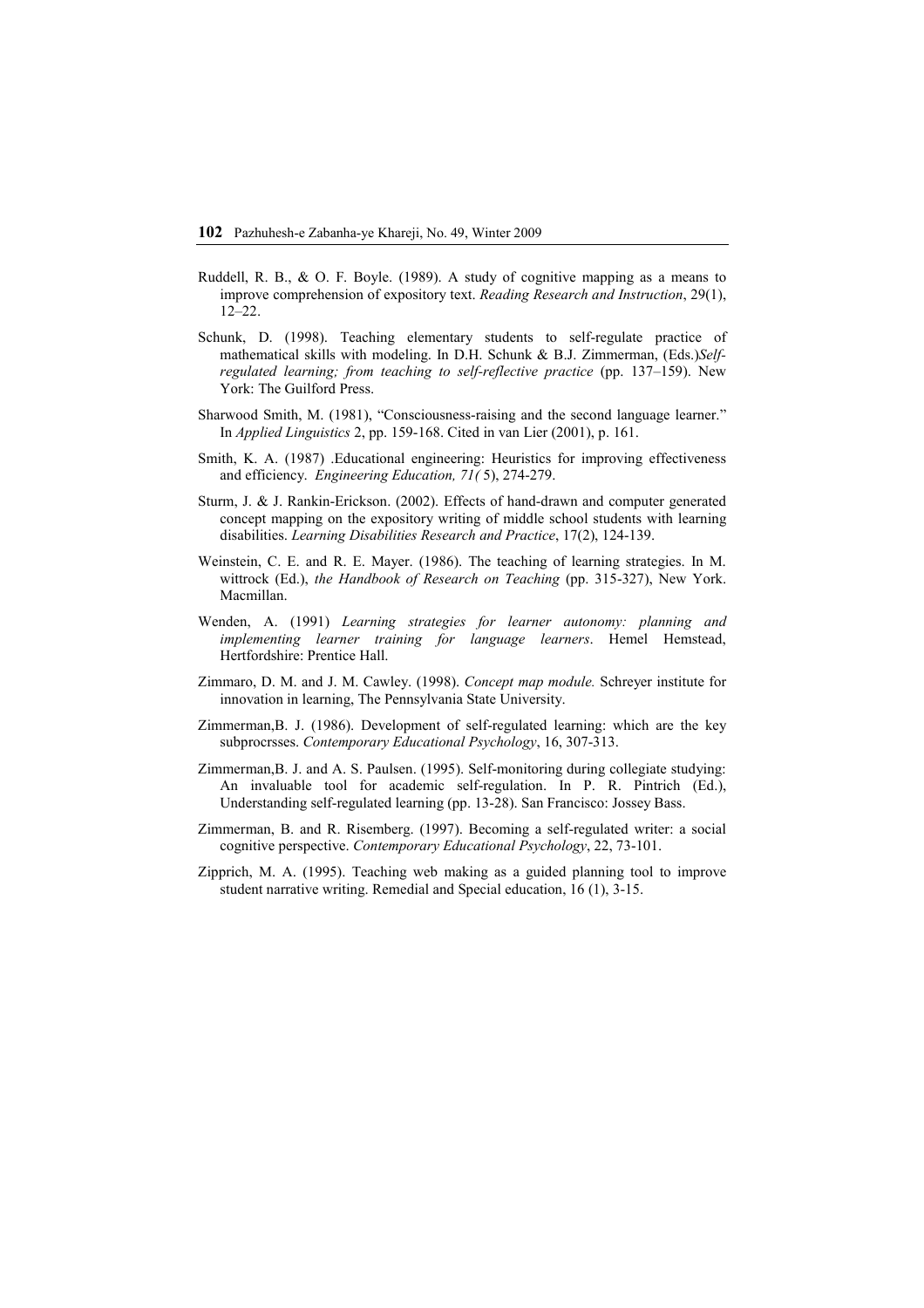# **Appendix A. Test of Self-regulation (MSLQ)**

-Please answer the following questions by circling the response that best describes how you feel when you study and practice writing courses.

|                                                                                                                                     | Not at all<br>true of<br>myself | Slightly true<br>of myself | halfway true<br>of myself<br>About | $Mosty$ true of myself | True of $$\rm{m}$ |
|-------------------------------------------------------------------------------------------------------------------------------------|---------------------------------|----------------------------|------------------------------------|------------------------|-------------------|
| During class time I often miss important points because<br>I'm thinking of other things. $(R)$                                      | 1                               | 2                          | 3                                  | 4                      | 5                 |
| When writing for this course, I make up questions to help<br>focus my writing.                                                      | 1                               | 2                          | 3                                  | $\overline{4}$         | 5                 |
| When I become confused about something I'm writing for<br>this class, I go back and try to figure it out.                           | 1                               | 2                          | 3                                  | $\overline{4}$         | 5                 |
| If course writing tasks are difficult to do, I change the way<br>I am writing.                                                      | 1                               | 2                          | 3                                  | $\overline{4}$         | 5                 |
| Before I write new course material thoroughly, I often try<br>to organize it.                                                       | 1                               | 2                          | 3                                  | $\overline{4}$         | 5                 |
| I ask myself questions to make sure I understand the<br>material I have been studying in this class.                                | 1                               | $\overline{2}$             | 3                                  | 4                      | 5                 |
| I try to change the way I write in order to fit the course<br>requirements and the instructor's teaching style.                     | 1                               | 2                          | 3                                  | 4                      | 5                 |
| I often find that I have been reading for this class but<br>don't know what it was all about.(R)                                    | 1                               | $\mathfrak{2}$             | 3                                  | 4                      | 5                 |
| I try to think through a topic and decide what I am<br>supposed to learn from it rather than just reading it over<br>when studying. | 1                               | 2                          | 3                                  | 4                      | 5                 |
| When writing for this course I try to determine which<br>concepts I don't understand well.                                          | 1                               | $\overline{c}$             | 3                                  | 4                      | 5                 |
| When I write for this class, I set goals for myself in order<br>to direct my thoughts in each period.                               | 1                               | $\overline{c}$             | 3                                  | 4                      | 5                 |
| If I get confused while writing in class, I make sure I sort<br>it out afterwards.                                                  | 1                               | 2                          | 3                                  | 4                      | 5                 |
| I usually write in a place where I can concentrate on my<br>course work.                                                            | 1                               | $\overline{c}$             | 3                                  | 4                      | 5                 |
| I make good use of my writing time for this course.                                                                                 | 1                               | $\overline{2}$             | 3                                  | $\overline{4}$         | 5                 |
| I find it hard to stick to a study schedule.(R)                                                                                     | 1                               | $\overline{2}$             | $\overline{\mathbf{3}}$            | $\overline{4}$         | 5                 |
| I have a regular place set aside for writing.                                                                                       | 1                               | 2                          | $\overline{3}$                     | 4                      | 5                 |
| I make sure that I keep up with the weekly readings and<br>assignments for this course.                                             | 1                               | 2                          | 3                                  | 4                      | 5                 |
| I attend this class regularly.                                                                                                      | 1                               | $\overline{c}$             | 3                                  | $\overline{4}$         | 5                 |
| I often find that I don't spend very much time on this<br>course because of other activities. (R)                                   | 1                               | $\overline{2}$             | 3                                  | 4                      | 5                 |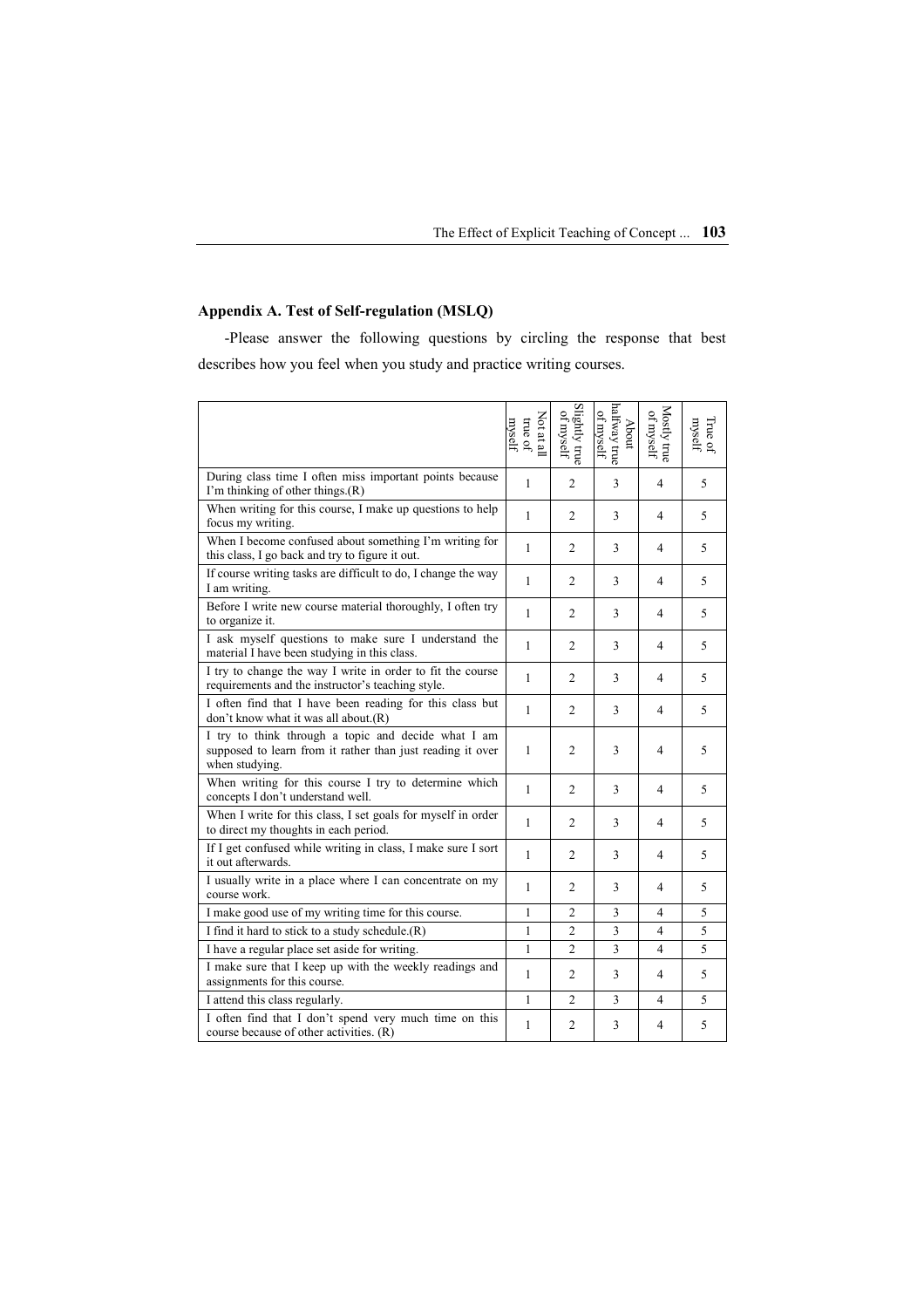# **104** Pazhuhesh-e Zabanha-ye Khareji, No. 49, Winter 2009

| I rarely find time to review my notes or readings before an<br>exam. (R)                                                       | 1 | $\overline{2}$ | 3 | 4              | 5                        |
|--------------------------------------------------------------------------------------------------------------------------------|---|----------------|---|----------------|--------------------------|
| I often feel so lazy or bored when I write for this class that<br>I quit before I finish what I planned to do. (R)             | 1 | $\overline{c}$ | 3 | $\overline{4}$ | 5                        |
| I work hard to do well in this class even if I don't like<br>what we are doing.                                                | 1 | $\mathfrak{D}$ | 3 | $\overline{4}$ | 5                        |
| When course work is difficult. I either give up or only<br>study the easy parts. $(R)$                                         | 1 | $\overline{2}$ | 3 | $\overline{4}$ | 5                        |
| Even when writing tasks are dull and uninteresting, I<br>manage to keep working until I finish.                                | 1 | $\overline{2}$ | 3 | $\overline{4}$ | 5                        |
| When studying for this course, I often try to explain the<br>material to a classmate or friend.                                | 1 | $\overline{2}$ | 3 | $\overline{4}$ | $\overline{5}$           |
| I try to work with other students from this class to<br>complete the course assignments.                                       | 1 | $\overline{c}$ | 3 | $\overline{4}$ | $\overline{\phantom{0}}$ |
| When writing for this course, I often set aside time to<br>discuss course material with a group of students from the<br>class. | 1 | $\overline{2}$ | 3 | $\overline{4}$ | 5                        |
| Even if I have trouble writing the material in this class, I<br>try to do the work on my own, without help from anyone.        | 1 | $\overline{c}$ | 3 | $\overline{4}$ | 5                        |
| I ask the instructor to clarify concepts I don't understand<br>well.                                                           | 1 | $\overline{2}$ | 3 | $\overline{4}$ | 5                        |
| When I can't understand the material in this course, I ask<br>another student in this class for help.                          | 1 | $\mathfrak{D}$ | 3 | $\overline{4}$ | 5                        |
| I try to identify students in this class whom I can ask for<br>help if necessary.                                              | 1 | $\overline{2}$ | 3 | $\overline{4}$ | 5                        |

Based on and adapted from Printrich, P. R., Smith, D. A., Garcia, T., & McKeachie, W. J. (1991).A manual for the use of the Motivated Strategies for Learning Questionnaire (MSLQ).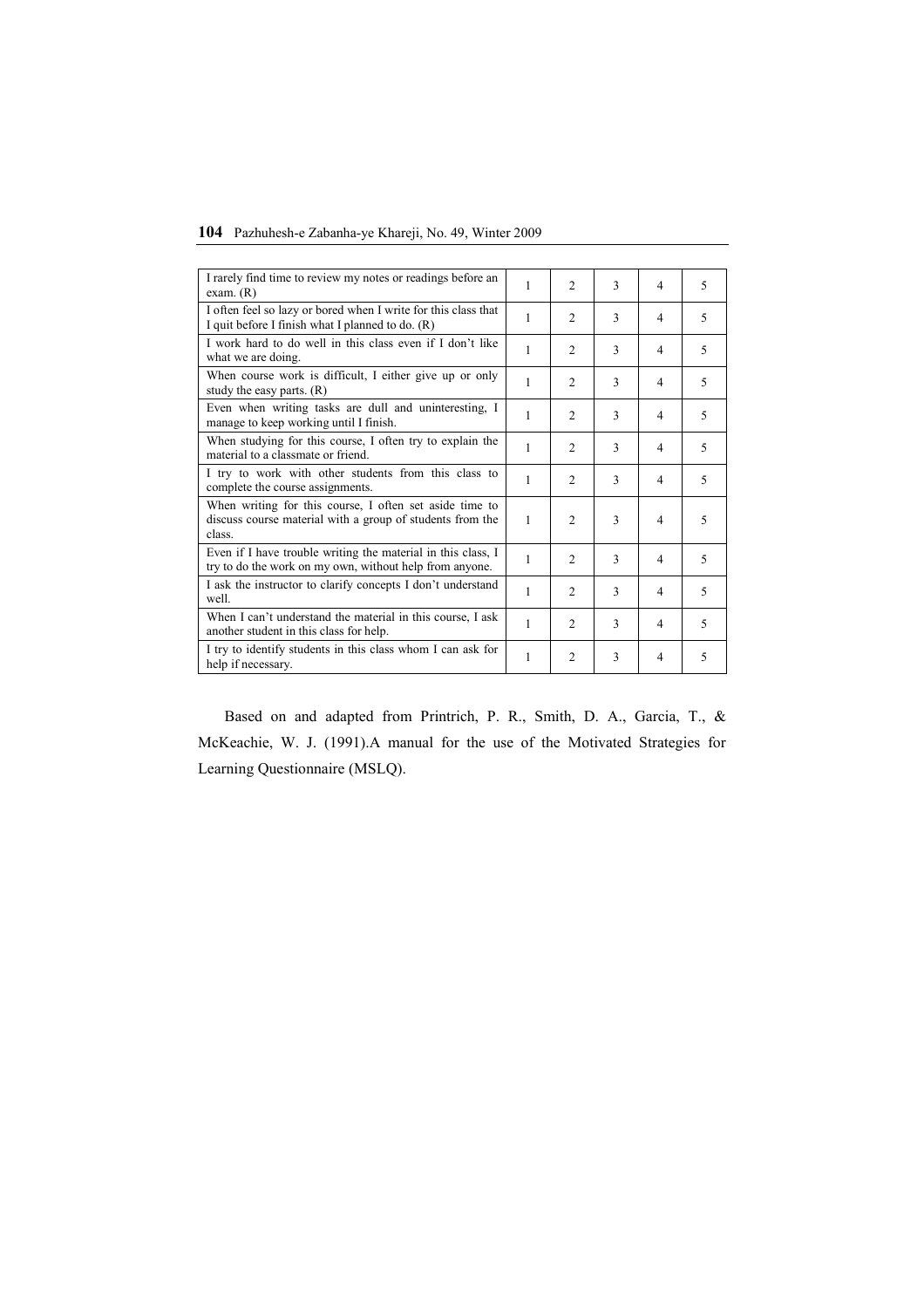# **Appendix B: Instructional Material**

# **1. What is a concept map?**

Concept map is a graphic representation of ideas and concepts. It consists of concepts or nodes linked by labeled lines to show relationships and interrelationships between terms. Concepts are arranged hierarchically so that the most inclusive, subsumptive concepts appear at the top of the map, with less inclusive, subordinate concepts below (Jonassen & Grabowski, 1993: 439). Look at following example of concept map:



# **2. Concept mapping as a learning tool**

- To summarize reading materials
- To organize knowledge domains
- To organize ideas for writing and research
- To plan your research project and identify the variables in it
- To fix learned materials in long-term memory
- To revise effectively for examination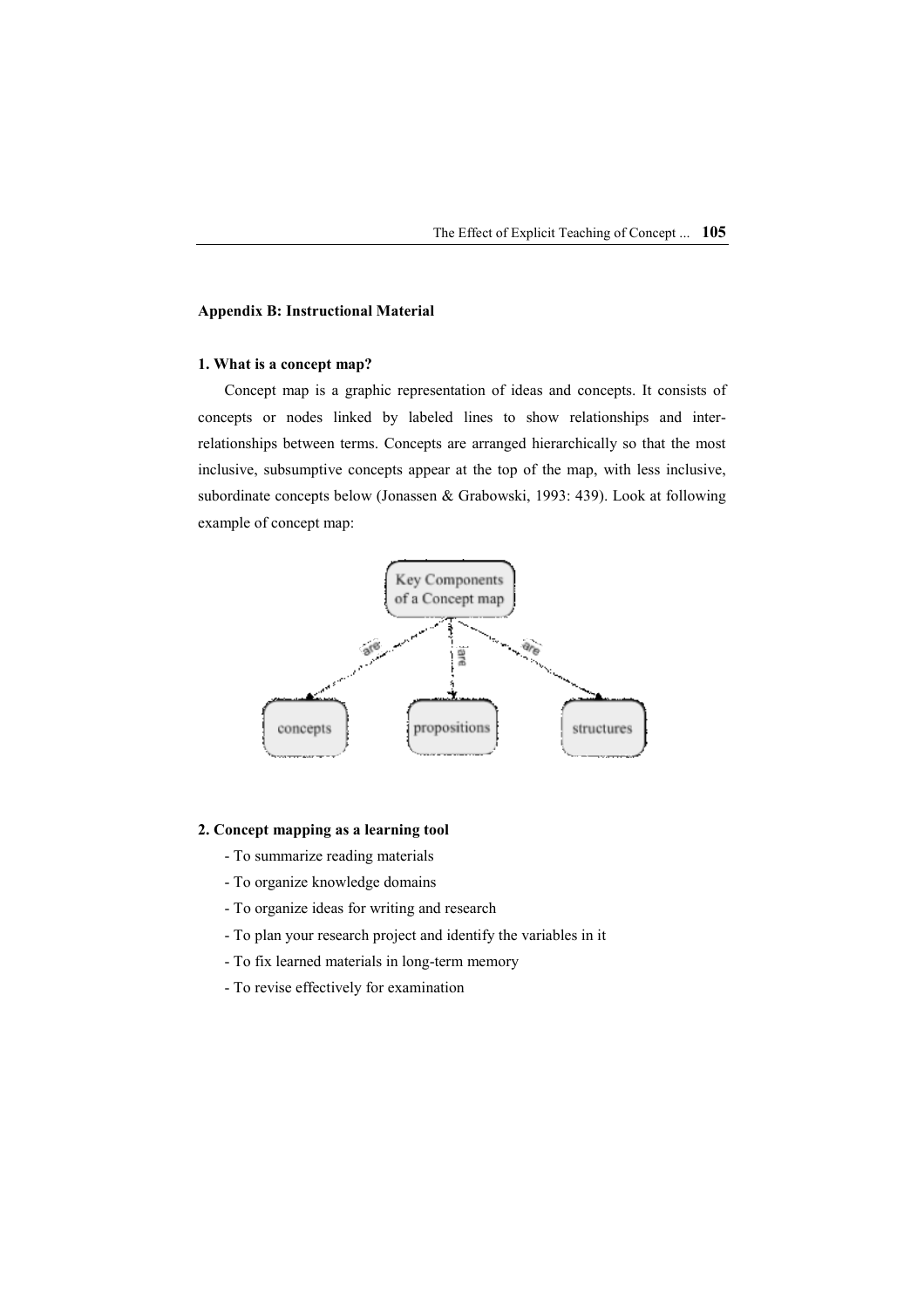#### **3. Uses of concept mapping**

- Develop an understanding of a body of knowledge
- Explore new information and relationships
- Access prior knowledge
- Gather new knowledge and information
- Share knowledge and information generated

## **4. How to organize our thoughts through concept mapping**

A concept map is simply a way to visually display the concepts and relationships among ideas. This will help you to further organize your ideas and define your topic. It allows you to quickly write down your ideas and then see the organization of your topic. As you map, think about what issues you would like to focus on related to the main idea. Also think about the ways you will collect data and present the material Later you can return to your concept map as you create your outline. You can turn each level of bubbles (main topic, subtopics, etc.) into a level on your outline. This is a way for you to gain exposure to multiple dimensions of a topic that you might not have considered. To create a concept map you have to follow steps 1 through 5.

1. Identify the general/broad topic that you are interested in.

Example: You are interested in the general topic of obesity

2. Brainstorm on the general topic and list all the concepts and themes that are related to the topic on a large piece of paper. Keep the concepts as concise as possible

3. using unlined paper, write the main theme in the center of the page.

4. Take the other concepts identified in the brainstorming and connect them to the center concept. You can use other organizational patterns such as branches, arrows or groups. More important ideas should be put nearer to the center and less important ones closer to the edge. Identify the relationship between the concepts

5. After the map has been created, look at the organizational patterns to see if the pieces fit together and make sense and if there is anything missing. After the map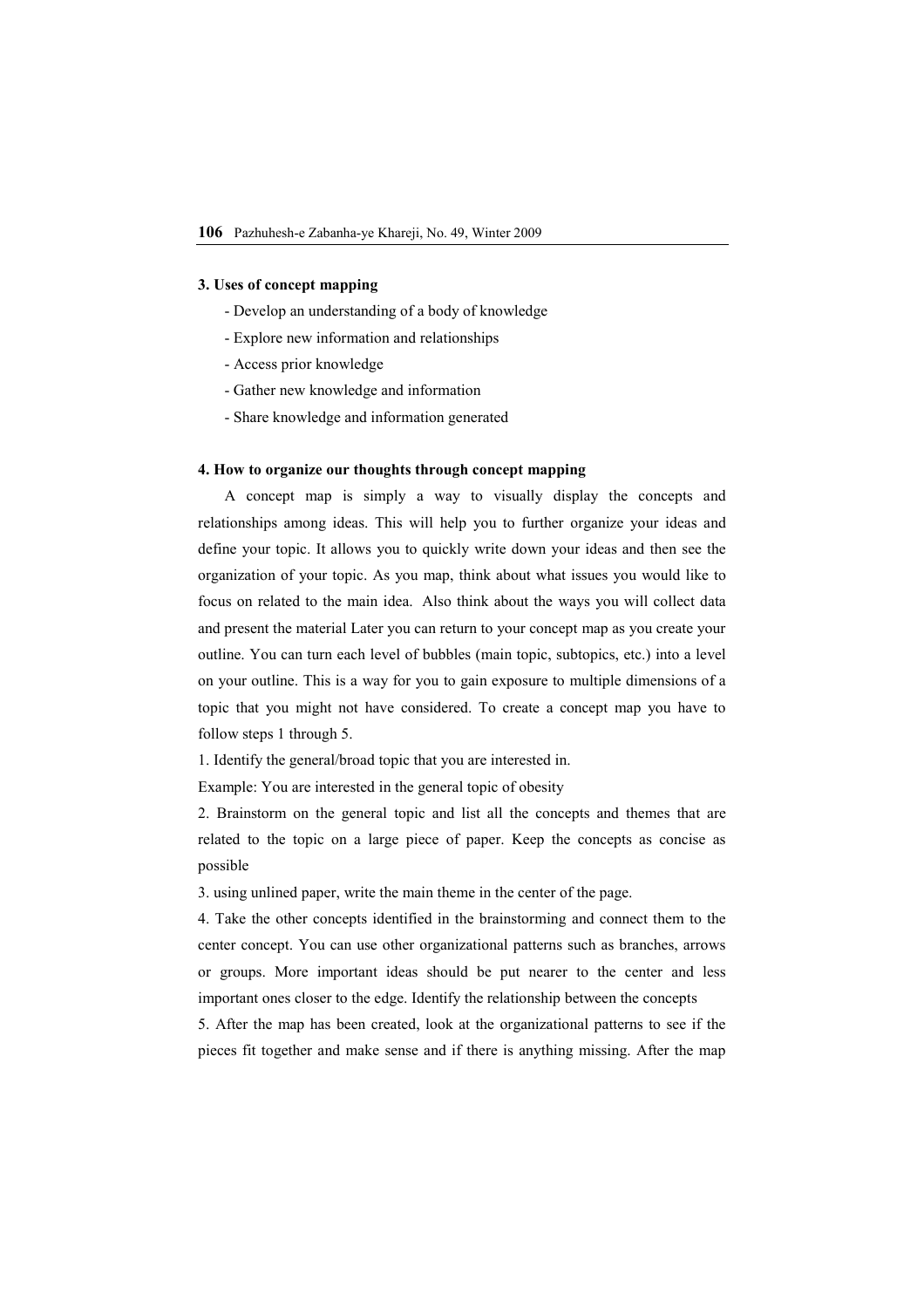has been created, look at the organizational patterns to see if the pieces fit together and make sense and if there is anything missing

# **5. Critical questions**

After you created the map, you may ask yourself the following questions:

- What is the central word, concept, research question or problem around which to build the map?
- What are the concepts, items, descriptive words or telling questions that you can associate with the concept, topic, research question or problem?
- What is said about the concepts? Record the quotes or paraphrase.

# **6. Practice concept mapping**

- Think about the sport that you most like. Then try to map out the general and specific ideas on a diagram. Here is an example: